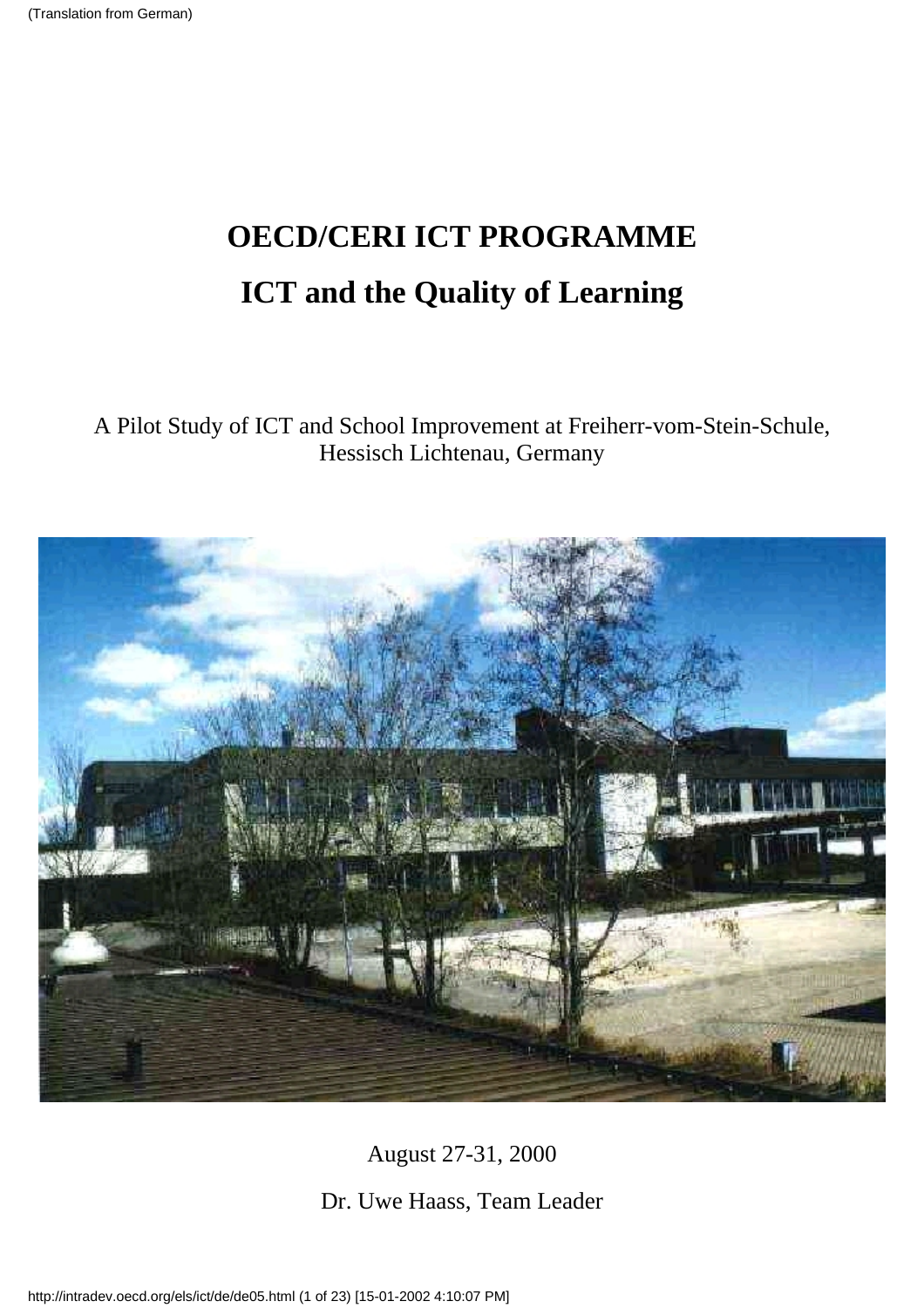Franziska Seeber Ulrike Weininger

### FWU Institut für Film und Bild in Wissenschaft und Unterricht gemeinnützige GmbH Grünwald, Germany



# Tabel of Contents

- ❍ [Introduction](#page-2-0)
- $\circ$  [Overview](#page-3-0)
	- [2.1 The German Educational System](#page-3-1)
- $\circ$  [The past](#page-4-0)
	- [3.1 Information and Communication Technologies \(ICT\)](#page-4-1)
	- [3.2 Educational Innovations](#page-5-0)
- $\circ$  [The present](#page-7-0)
	- [4.1 Organisation of Evidence](#page-7-1)
		- [4.1.1 Diffusion patterns](#page-7-2)
		- [4.1.2 Staff development and involvement](#page-8-0)
		- [4.1.3 Role of leadership](#page-9-0)
		- [4.1.4 ICT Innovation Connections](#page-9-1)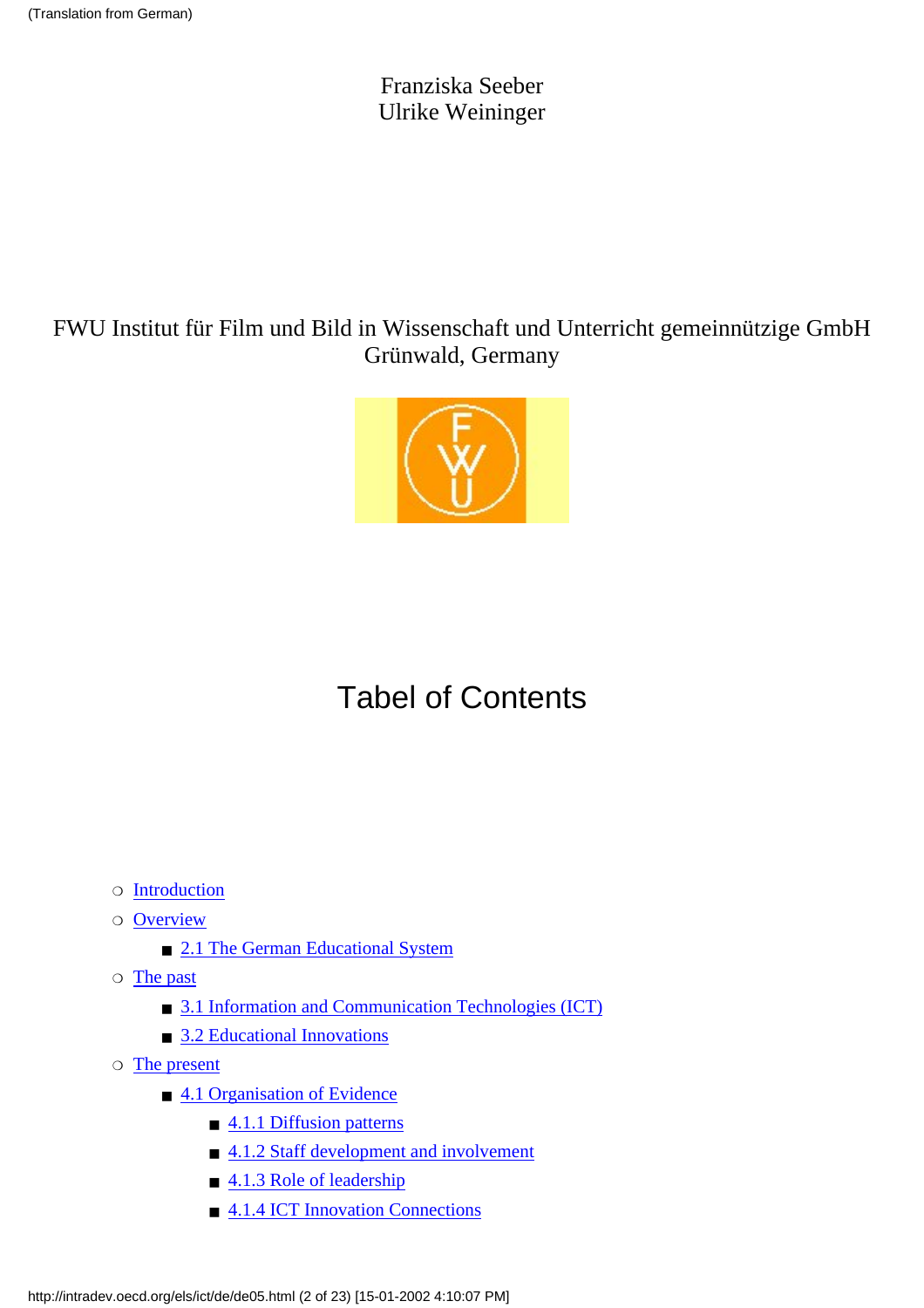- [4.2 Outcomes](#page-10-0)
	- [4.2.1 Infrastructure](#page-10-1)
	- [4.2.2 Effectiveness](#page-11-0)
		- [4.2.2.1 Motivating learning in lessons with the help of ICT](#page-11-1)
		- [4.2.2.2 Learning effects](#page-12-0)
		- [4.2.2.3 Learning motivation through contact with the outside world](#page-12-1)
		- [3.2.1.1 Teaching motivation](#page-12-2)
		- [4.2.2.4 Parent involvement](#page-12-3)
		- [4.2.2.5 Advantages and benefits of the innovations](#page-13-0)
		- [4.2.2.6 Problems and disadvantages of the innovations](#page-13-1)
	- [4.2.3 Academic rigour](#page-15-0)
	- $\blacksquare$  [4.2.4 Equity](#page-15-1)
- [4.3 Projections](#page-16-0)
	- [4.3.1 Sustainability and Scalability](#page-16-1)
- ❍ [Conclusion to the Hypotheses](#page-17-0)
- ❍ [Projection to the Future](#page-19-0)
- ❍ [References](#page-19-1)
- O [APPENDIX A: METHODOLOGY](#page-19-2)
- ❍ [APPENDIX B: ICT PRACTICES SURVEY FOR TEACHERS](#page-20-0)
- O [APPENDIX C: DOKUMENTATION](#page-22-0)

### <span id="page-2-0"></span>**Introduction**

The following pilot study for the OECD qualitative research ICT and the Quality of Learning was carried out August 27 31, 2000 at Freiherr-vom-Stein-Schule in Hessisch Lichtenau.

The research focuses upon a major whole school innovation and the part that Information- and Communicationtechnologies (ICT) has played in that innovation. In the pilot study school, the major innovation was the involvement in the community and the installation and use of an ICT room with completely free access for all students.

The data collection was carried out by means of interviews with key personnel, observation of lessons and analysis of survey for teachers and school documents.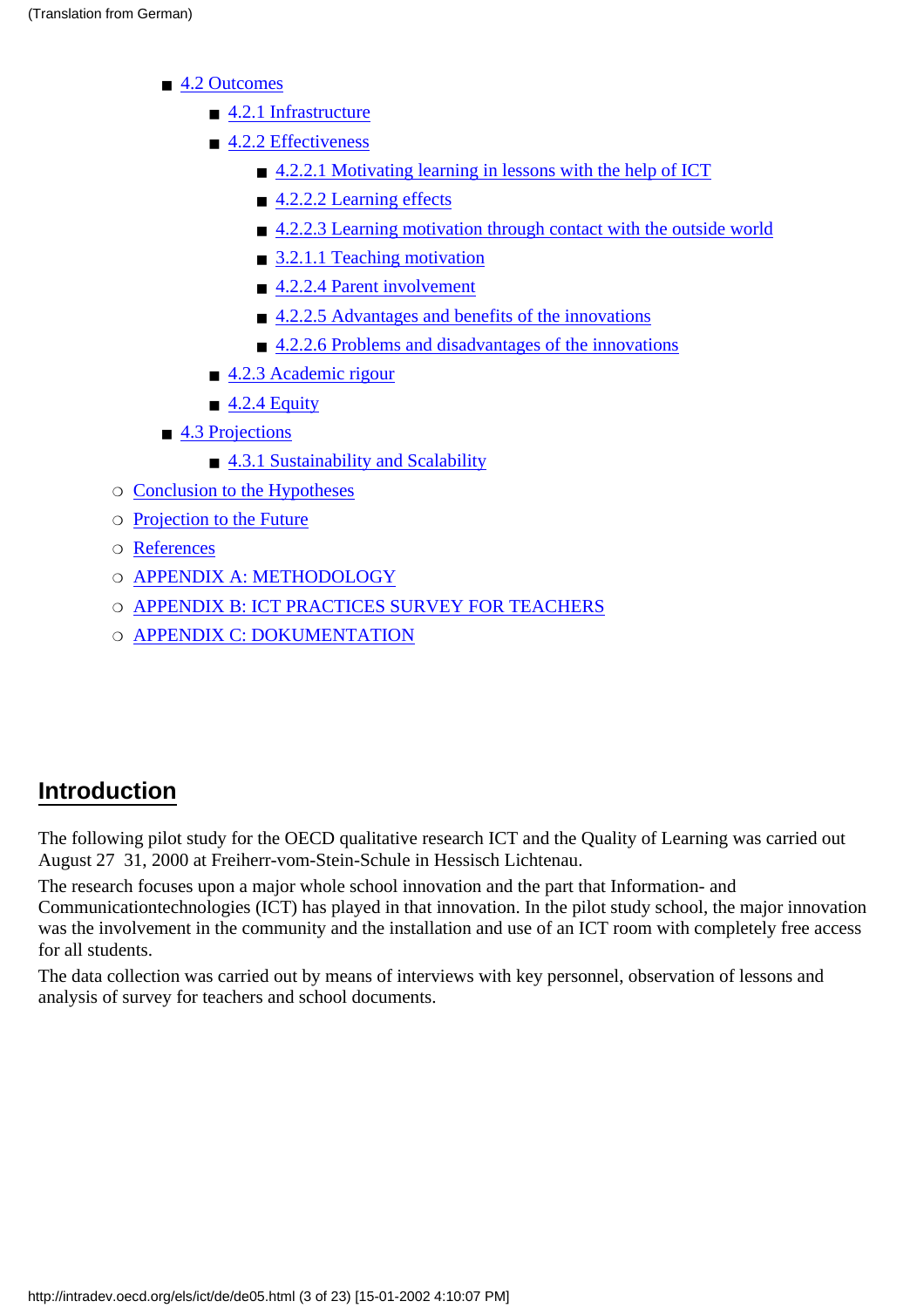### <span id="page-3-0"></span>**Overview**

The Freiherr-vom-Stein-Schule is a state school in the provincial town of Hessisch Lichtenau in the Federal State of Hesse in Central Germany. The area is mainly very rural and the inhabitants lower middle class. The pupils parents are mainly engaged in the technical sector as skilled workers. The largest employers in the surroundings are the clinic and the Bundeswehr (the German Federal Armed Forces).

The comprehensive school has a senior grammar school level and teaches children from the age of approximately 11 to 18 years. The other school branches, - Realschule (secondary modern school for children from approximately 11 to 16 years of age), Hauptschule (general secondary school for children from approximately 11 to 15 years of age) and Gymnasium (secondary grammar school for children from the ages of 11 to 18) are all under one roof, divided into classes according to age up to the age of 16, the upper school is located in its own building on the premises. There are currently 50 classes in the school and approximately 1200 pupils. This number includes15-20 are physically handicapped and 130 children from families of ethnic German immigrants from Russia. There is, at present, a staff of 105 teachers between the ages of 40 and 50. For the first time in many years, the school has been allocated 11 new teachers to replace those leaving for reasons of illness or retirement.

Hessisch Lichtenau is one of the centres in Hesse involved with resettled ethnic German immigrants, who, according to their passports are of German nationality but as they represent the third or fourth generation and were brought up in Russia, they often do not speak any German. This represents many problems for the school particularly in sociological and inter-personal matters. In the Freiherr-vom-Stein-Schule, children from resettled families attend additional German classes for six months after their arrival in Germany in separate remedial groups for 6 to 10 children. The classes are supported during this time by the Hessian Ministry for Social Affairs. Practically since its founding in 1946, the school has taken in physically handicapped children since 1953. These pupils participated and participate in normal school lessons. This had to do with the fact that, at that time, there was a boarding school for physically handicapped pupils in the immediate vicinity. Mixing with the physically handicapped in school is still characteristic for the school and its image. The school has been equipped to meet the needs of the physically handicapped. In the meantime, the number of physically handicapped children has declined drastically, as today physically handicapped children are able to attend a normal school practically anywhere in Germany. Therefore, the boarding school has now closed down and in the meantime physically handicapped children from throughout the region attend the school.

As a state school, it receives an annual budget of DM 110,000.00 for administration from the educational authorities. The school spends approximately DM5,600.00 per year on information and communication technology.

Normal lessons are from 8.00 am to 1.00 pm, longer in the upper school. In the afternoon, there are study groups for the pupils on a voluntary basis; for example Sun-Wind, cycling, guitar, choir, light athletics, computer, data communication for the middle and upper school and the school magazine. The headmaster of the Freiherr-vom-Stein-Schule joined the school six years ago.

## <span id="page-3-1"></span>*2.1 The German Educational System*

The educational system in Germany can be divided into general and vocational educational facilities. Vocational educational facilities feature places of learning both in schools as well as in-company training and is known as the Dual System.

The general educational school system in Germany comprises three sectors. A general primary level which usually lasts for four years (Grundschule = primary school) and which all pupils must attend. This is followed by a secondary level comprising three types of secondary schools. The Hauptschule and the Realschule covering the lower secondary sector and the Gymnasium (grammar school) which covers the lower and the upper secondary sector. The three school types mostly commence with Form 5. (In a few Federal States in Germany there is an orientation level, e.g. in Lower Saxony, Hesse and North-Rhine Westphalia, which extends over Form 5 and 6 and is followed by the secondary school).

Compulsory schooling in Germany lasts for 12 to 13 years, the grammar school having the longest attendance of 13 years counting from Form 1. The final school-leaving certificate at a grammar school is called Abitur and is a qualification for university entrance. Hauptschule attendance comprises 9 years after which a vocational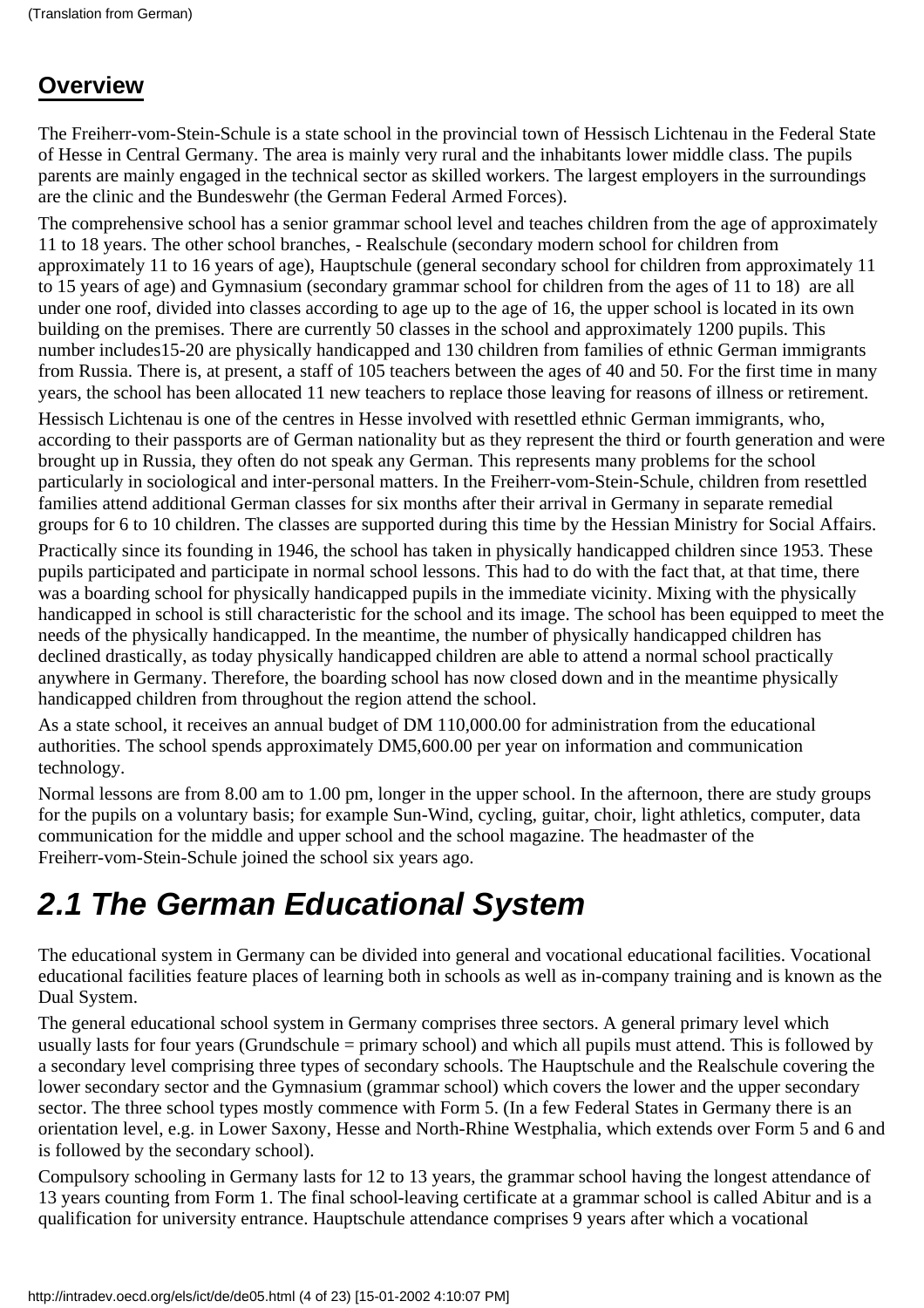apprenticeship can begin combined with attendance at a vocational school. Attendance at a Realschule is for 10 years, ending with the Mittlere Reife (a General Certificate of Secondary Education) which qualifies the pupil for vocational training and an apprenticeship or a transfer to a grammar school.. Finally, there is a higher and advanced further education sector which includes universities, vocational training within the Dual System and further education. These are deemed as institutions for vocational initial training and are differentiated from general schools.

Mention must be made of the fact that most pupils at the Hauptschule come from families at the lower end of the social scale. Lessons are at an easier level at this type of school so that the academic performance of pupils there is lower and cannot be compared with the level of pupils at Realschule or grammar school.

### <span id="page-4-0"></span>**The past**

# <span id="page-4-1"></span>*3.1 Information and Communication Technologies (ICT)*

About fifteen years ago, the Freiherr-vom-Stein-Schule bought its first C-64 computer and the first members of the teaching staff began to take instruction in computer operation. There was just one room, and it was very sparsely equipped.

Twelve years ago, the first computers with two disk drives were acquired and a new teacher was recruited to take over the technical responsibility for the computer sector. In the school he is known as the Technical Specialist and under his expertise, ICT has been extended (cf. infrastructure). In the beginning, the Technical Specialist led just one computer study group for pupils; later computer science was added. About three to four years ago, the Technical Specialist, assisted by the pupils in the study group, began to network the computers in one room and to design the school s homepage.

The Headmaster and the Technical Specialist began to work out a school programme three to four years ago heralding not only the innovations and the handling of new media, but also educational innovations. The whole of the teaching staff got together around a table to form a think-tank in order to work out what areas of school were to be further developed. This resulted in four to five main points of focus. One of these was how computers, data communication and internet were to be integrated in school to enable all pupils to be introduced to the PC, internet and new media step by step. Ideas for implementing the main points were then worked out.

The Headmaster emphasized, however, that this programme would be updated in the future. At present, the authorities have not produced a curriculum concerning ICT. Schools in Hesse have merely been given a general outline that information and communication technology is to be integrated into schools and teaching. How this is to be implemented has not been stipulated and the schools are left to themselves as to how such integration is to be carried out. The Technical Specialist, however, sees this in a positive way:

*There is no information in the sense that they (politicians/ the government) help or deter us. I dont know whether it would be desirable to have more of it (information). How far in principle ought we to leave the issue open so that all schools can develop in their own way?*

Three to four years ago, the Freiherr-vom-Stein-Schule applied to Schulen ans Netz on the initiation of the Technical Specialist and the Headmaster. Schulen ans Netz (schools into the network) is a programme jointly promoted by the Federal Ministry for Education and Research and the German Telekom AG throughout Germany. Schools can submit an application which is then checked and judged and if it is found to be worthy of promotion, the school is given financial and material support for introducing information and communications technologies. The Freiherr-vom-Stein-Schule submitted projects for three areas which they wanted and still want to carry out with the support of information and communication technologies. Firstly, projects of an ecological nature where ICT would help to evaluate data, gain information and compare results. Secondly, artistic projects to be designed for the internet and thirdly, the new school magazine. The projects were found to be worthy of support and in 1997, the Freiherr-vom-Stein-Schule became a model project school for Schulen ans Netz *Schulen ans Netz meant access to financial resources to the amount of DM 40-50,000. Without this money, we could not have implemented the projects. (the Headmaster)*

Generally speaking, the Technical Specialist and the Headmaster see the Schulen ans Netz promotion as the driving force in the implementation of innovative projects using the new media in the Freiherr-vom-Stein-Schule.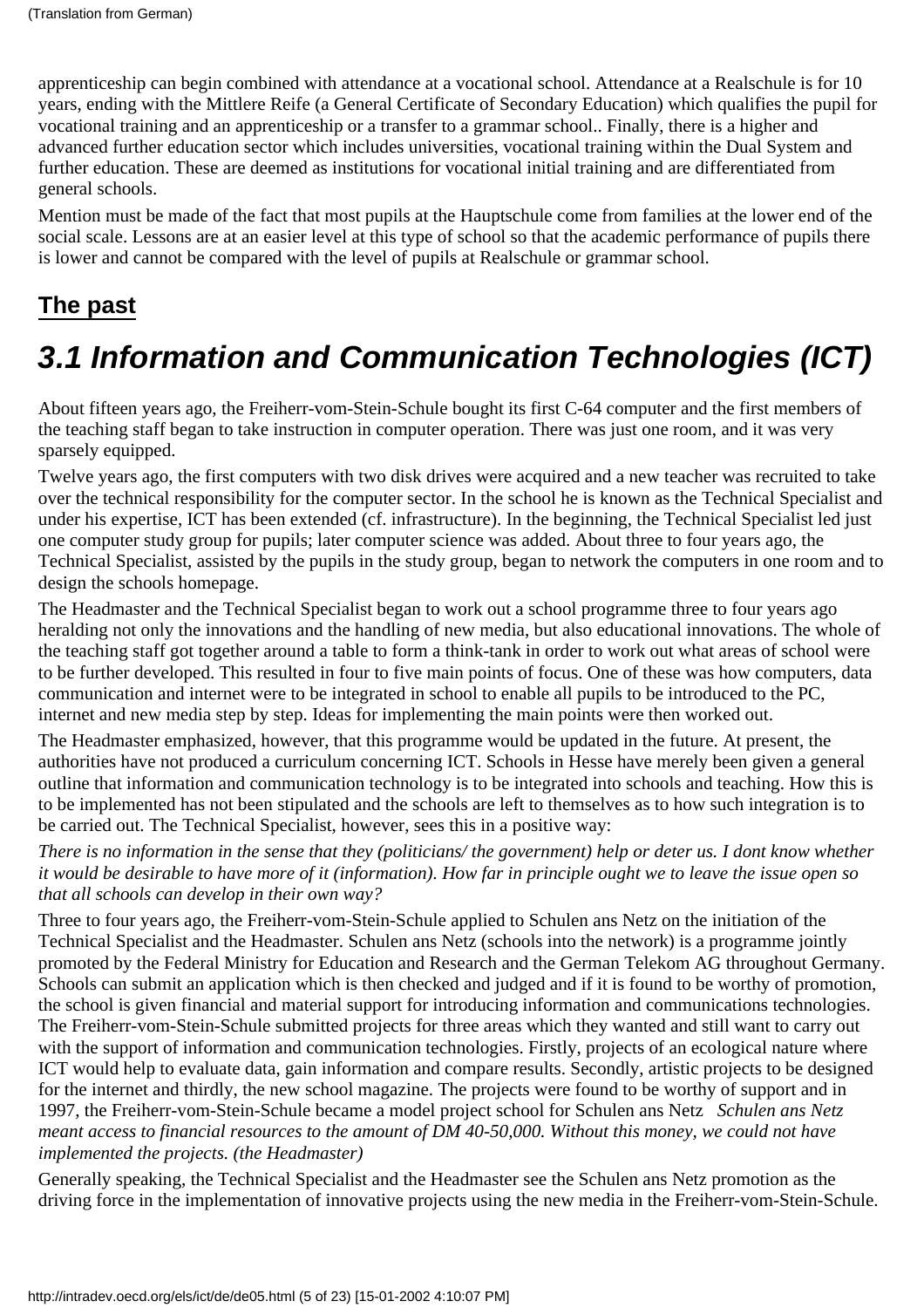With the Schulen ans Netz aid, the Freiherr-vom-Stein-Schule was able to purchase very modern computers, plus a very well equipped Windows-NT-Server (for approximately DM 8,500), a digital camera (to the value of about DM1,000) and a free account with the online providers T-online, AOL and WinShuttle. Through the Schulen ans Netz promotion, the Freiherr-vom-Stein-Schule also became a Microsoft partner school. This cooperation provides the school with practically all the software it requires for teaching purposes, networking and the data communication study group free of charge. The DFÜ AG (the data communication study group) is a voluntary working group, led by the Technical Specialist in which pupils are intensively trained in the use of internet, work for the homepage and service and maintenance on the computer. There is a DFÜ AG for Middle School (forms 7 to 10) and Upper School (forms 11-12) and children can participate on a voluntary basis in the afternoons. The Middle School group is occupied with working over the homepage while the Upper School group functions as a computer hotline and is responsible for all technical repairs, maintenance work and school networking. The teachers regards his competence and responsibilities as being on the same level as his pupils, even placing himself deliberately behind them.

Between 1996/97, the school first accessed the internet, shortly before being awarded the Schulen ans Netz promotion. The Technical Specialist and pupils from the study group equipped a computer room and networked the whole school thus providing every pupil with access to the internet at the end of 1997 and the beginning of 1998. In the first years, the cost of pupils using the internet was paid for out of the school budget costs which the Headmaster had to answer for and make acceptable to the staff. However, for approximately one year, the internet connection has been free of charge, being financially supported by the state. The pupils can use the computer room from 8.00 am until 4.00 pm when it is not being used for teaching. They simply have to inform a teacher that they wish to use the computer or the internet and fetch the key for the room from a teacher. The fact that the pupils are permitted to use the internet and the computer reflects the basic attitude of the Technical Specialist and the headmaster:

*I would just like to say something about the whole philosophy of the matter. In my opinion, it is of utmost importance that a school makes equipment, which has cost a great deal of money, available to the pupils as often as possible. In our school that means that whenever the computer room is not being used for lessons, it has to be available for the pupils. In addition, the pupils were told from the very beginning that it isnt the teachers who prepare the computers and pupils simply use them, but rather those pupils with the know-how who set up the computers for their fellow-pupils to use. And I am convinced that this philosophy has decidedly contributed to the fact that we have a very low record of damage to software and hardware, and matter such as the pilfering of mice etc.*

As soon as the internet connection was available, each pupil was able to have an email account for an in-school domain. However, administrating the emails meant a lot of work so the pupils were asked to open their email addresses with providers who offer email accounts free of charge. The pupils make good use of this and took positively to the idea as it meant they could use these accounts not only in school but also at home.

Since the beginning of this school term, the school has introduced a fee of DM10.00 for using the computer, a measure which was greeted positively by both pupils and parents as the money will go towards the costs of repairing the computer.

One of the major problems facing a school when introducing ICT and educational innovations is always the question of financing projects and materials, e.g. new computers. The Headmaster and the Technical Specialist have gone to great efforts to raise money from sponsors.

# <span id="page-5-0"></span>*3.2 Educational Innovations*

Many innovative changes carried through in projects are becoming visible in the Freiherr-vom-Stein-Schule both in the ICT sector as well as in the educational sector. The focus is on three main topics. Firstly, the inclusion of the environment. A second major point is the innovative handling of art at school and finally, efforts towards a responsible attitude to ecology. The following projects stand out among a number carried out at the school in cooperation with the local bodies. For three years now, pupils at the Freiherr-vom.Stein-Schule have been playing a simulation game called Polis once a year for five days with soldiers from the Federal German army in Hessisch Lichtenau as part of the their social studies lessons. The game involves the simulation of UNO problems and the solving of conflicts. Two years ago, pupils designed the window decoration of an optician s shop. The school carries out regular training in the drawing up of job applications in cooperation with health insurance companies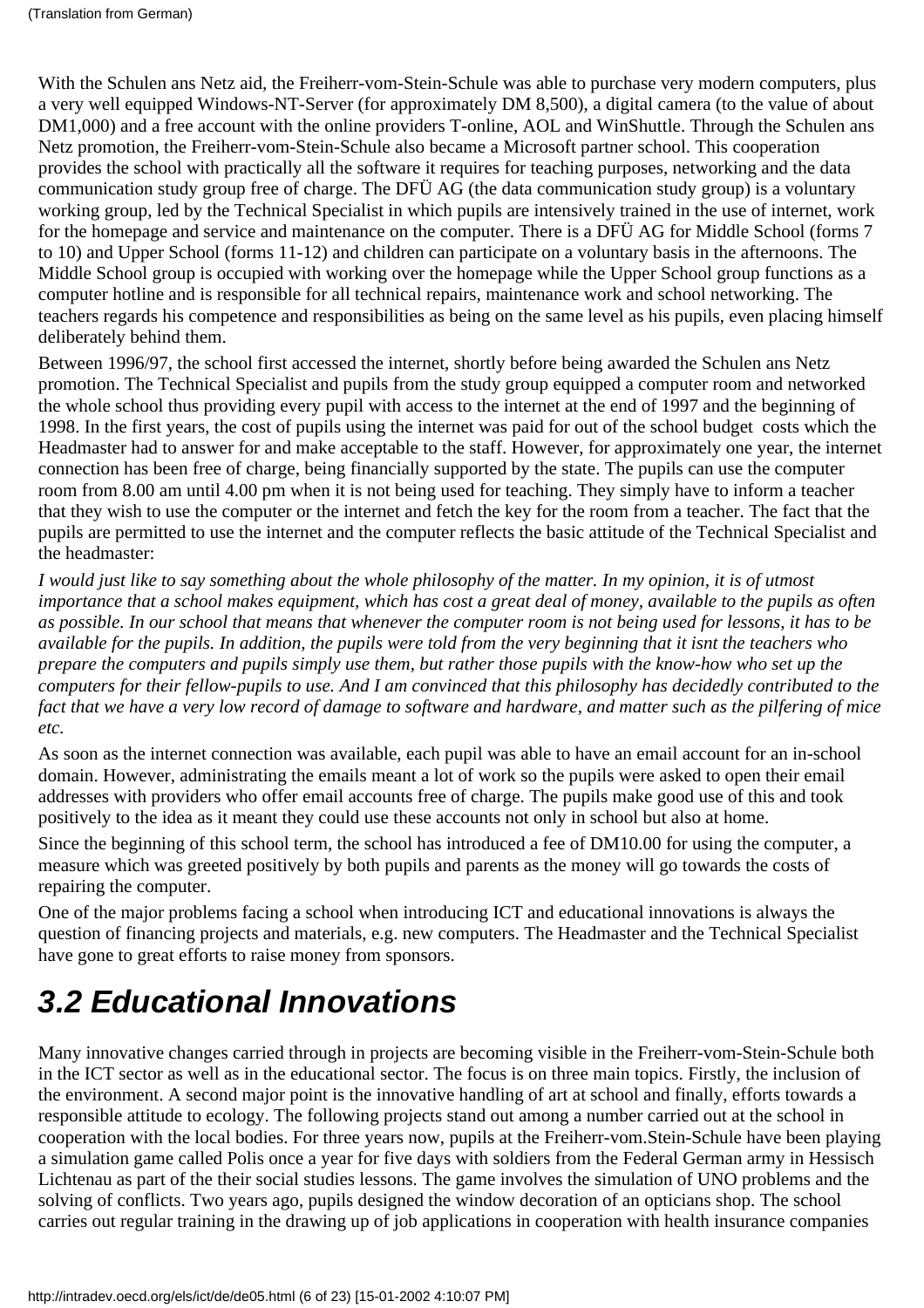and banks. Six months ago, the town approached the Freiherr-vom-Stein-Schule and asked the school to cooperate in re-vitalising the town centre. The latest project in which the pupils work together with local authorities was to maintain part of the German Märchenweg (Fairy Tale Route). A neighbouring community approached two art teachers at the school through a former pupil and asked for their advice on how to make the route more attractive. The work began in this year. Plans have been put forward for pupils from the art classes to set up sculptures along the walking trail. This project and the project to revitalise the town centre will be recorded with the digital camera.

The Headmaster regards these projects in which the school works together with outside partners and institutions as one way of promoting innovations in the school. *We are trying to reach the outside with our projects. Where there is contact with the world outside of school, where the outside world is brought into school, innovations can develop. Impulses are formed. Issues are questioned. (the Headmaster)*

The main responsibility for these projects with the world outside of school lies with the Headmaster. Two art teachers, in particular, bear the responsibility for the next innovative focal point a new way of looking at art in school. The two art teachers have developed new forms of artistic work for the pupils during the past few years, for example, the projects Art and the Church or Art and Nature. Together with the church and a forester, the pupils installed their work in the church and in the woods. The results have been documented on the schools homepage. It is characteristic for the art teachers that they have not adhered strictly to the guidelines concerning course contents but are developing individual forms, backed by the Headmaster.

A further educational project at present at the Freiherr-vom-Stein-Schule is the Czech Project. The project was initiated four years ago when a headmaster from the Czech Republic contacted the Headmaster of the Freiherr-vom-Stein-Schule with the wish to cooperate with a German school which had experience with physically handicapped pupils. This resulted in the idea for an art project dealing with Art and Nature. Practical work and the joint creation of artistic work is intended to break down the language barriers between German and Czech pupils more easily.

The Czech project is part of a project group of pupils under the leadership of the art teachers. Pupils from both groups each spend alternately a week in the Czech Republicand in Hessisch Lichtenau. Pupils from both schools go to the woods and their work which is created amidst nature has been documented in admirable art catalogues.

Both schools applied to the EU with their projects and were financially supported by them for one year. Later, the Freiherr-vom-Stein-Schule applied to the Bosch Foundation which finances projects from all over Germany intended to improve exchanges between Germany and the east European countries. The

Freiherr-vom-Stein-Schule is currently receiving about DM15,000 to 18,000 from the Bosch Foundation for their Czech Project. According to the Headmaster and the art teachers, this financial aid is of major importance for successful work on the Czech Project. One and a half years ago, the Freiherr-vom-Stein-Schule was one of 14 winners in Germany with their project.

Direct confrontation with life in the Czech Republic poorer and so different from Germany enable the pupils to develop an opinion more easily than any amount of oral reporting.

Another important innovative field at school deals with ecology. The whole school has been separating waste for recycling since 1997/98. The project resulted from the ideas of a group of about 20 teachers who thought about what could be done in the school with alternative forms of energy. This resulted in the forming of a study group Sun-Wind, which investigates thoroughly the issue of energy. Teachers and pupils have erected a windwheel on the roof of the school and installed a photo-voltaic unit and solar panels, supplying energy for the chemistry laboratory. In addition, a water treatment plant on the roof also supplies two classrooms with water. The pupils in this study group were extremely enthusiastic when explaining their work, going into classrooms and talking about energy conservation and new forms of generating energy. In the meantime, this environmentally-friendly attitude at the school has become a matter of course. In 1998/99, the Freiherr-vom-Stein-Schule was the Environment School in Europe.

Another point worth mentioning is that the children in Form 7 and 8 in all school types participate each year in a Self-sufficiency Training Course. They go to Belgium, a country whose language they do not speak and must find their way around alone that means buying food, cooking, sleeping etc.

In the meantime, the local Volkhochschule (evening school) also holds classes in the computer room in the evenings. This is free of charge, as the Freiherr-vom-Stein-Schule has free access to the internet.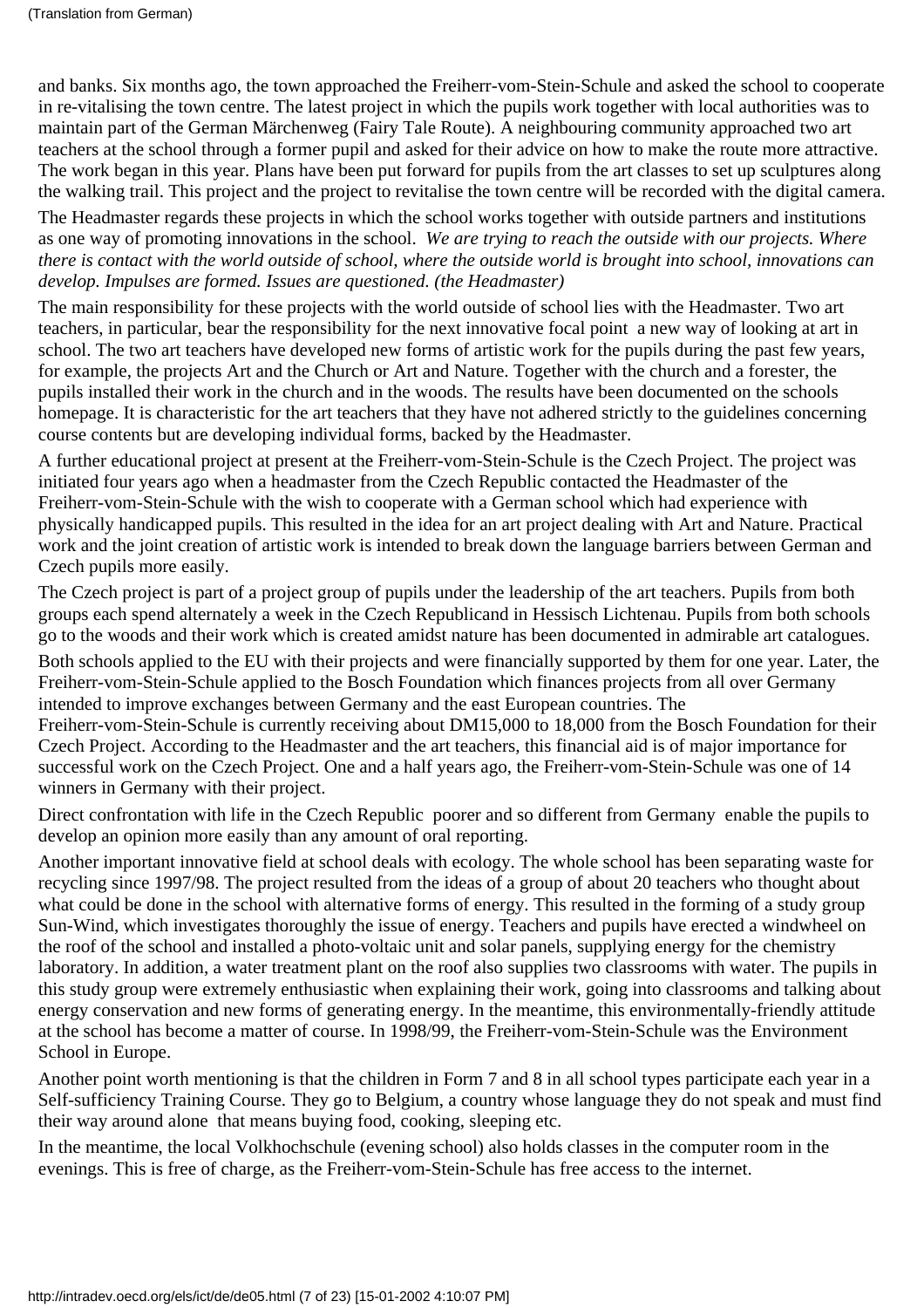## <span id="page-7-0"></span>**The present**

# <span id="page-7-1"></span>*4.1 Organisation of Evidence*

## <span id="page-7-2"></span>**4.1.1 Diffusion patterns**

The Technical Specialist in particular and his pupils from the DFÜ workgroup and three, four other teachers are responsible for introducing ICT to the Freiherr-vom-Stein-Schule. Within the last three to four years, the DFÜ work group led by the Technical Specialist have proven to be the driving force behind introducing and maintaining the new media. This study group has become an important component of the school, not only for the pupils in the group but also for other pupils who can ask them for help.

The Technical Specialist and his work group are, in particular, responsible for computer maintenance and the internet. In the past three to four years, two pupils from this study group have been official school administrators with the same rights as the Technical Specialist, knowing all passwords and in possession of keys. The Technical Specialist also says that the two administrators are much better versed in the subject matter than he himself and that he does nothing without one of the administrators or another pupil from the group so as to stop himself from doing even more work.

*There is a huge degree of acceptance something which was initially not expected The use of computers and CD-Rom in school was, at first, strongly criticised. Many dismissed the whole idea at first, saying it was not the schools business. When I think about the past three/ four years and how certain things are no longer put to discussion now and all this has become part of everyday school life, thanks to a small group of highly committed pupils and teachers. (the Headmaster)*

The Technical Specialist is a teacher at the Freiherr-vom-Stein-Schule. He teaches mathematics, social science and computer science. Although he has never studied computer science, he has a good working knowledge of computers, their maintenance and the handling of programmes. Parents questioned about him said he was enterprising and committed. The fact that he does not only teach scientific subjects appears to be important for the teaching staff to accept his ideas and the person himself. Anyway, it is not the maths teachers who present an innovation potential at the Freiherr-vom-Stein-Schule but a teacher of English who was mainly responsible for introducing software into her lesson. She began early on to try this and the internet out in her lessons. The Headmaster describes a control group of both male and female colleagues spread among the different school types who are regarded as innovative forces.

Those teachers who set this innovation in motion are described by the Headmaster as being inquisitive and open. This group supports innovation, takes up social developments and tries to integrate them into their lessons. A driving and motivating force in implementing new media and educational innovations is that those who are responsible, enjoy doing it. Intrinsic motivation would appear to be characteristic for those responsible for and supporters of innovations and is critical for the time and commitment they invest in their projects.

The other group of teachers who tend to disapprove in particular of implementing new media are described as apprehensive. Their apprehension is mainly due to the fact that these teachers are insufficiently familiar with computers and internet and are afraid of failing in front of their pupils who are often much better informed than they themselves.

*In the meantime, there are a great many pupils who have Pentium at home. Some even have Pentium III. What does a colleague do who has hardly any idea of the matter and wants to do something with his pupils? Hes afraid! (the Technical Specialist)*

But there are also ideological reasons for rejecting computers. Those teachers categorically reject not only computers but also TV and are described as persons who do not know why they should make any changes to their lessons and teaching as they see themselves as successful.

Some teachers mentioned that this negative attitude towards computers and the internet could be a question of age. One art teacher who bears the main responsibility for the Czech project frankly admits that for three to four years he simply refused to touch *that thing* because he was not used to working with a computer.

The integration of teachers at the school in innovative educational measures and the handling of new media has been commented on in various ways. As observers, we were given the impression that a number of teachers have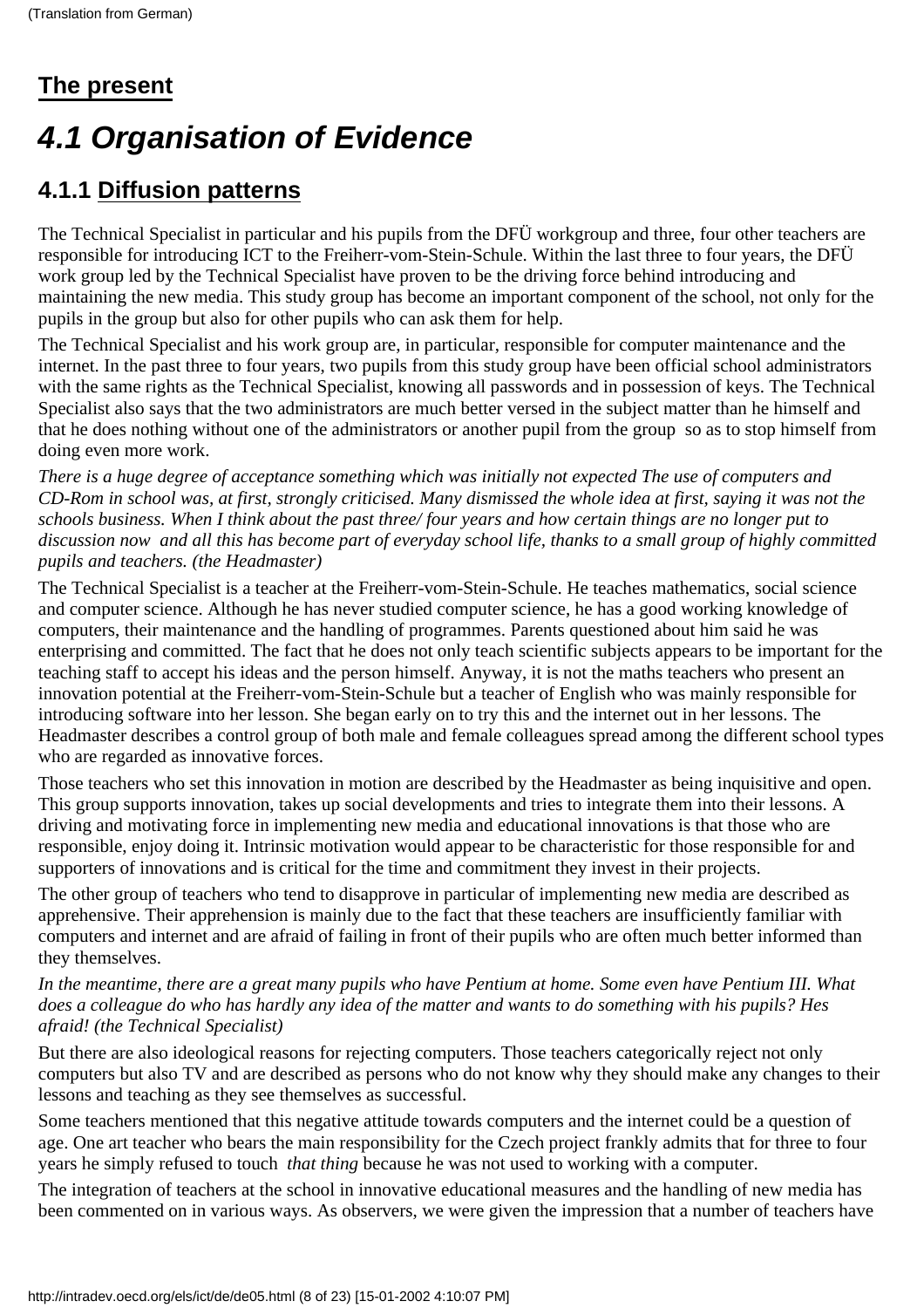been integrated into the innovation process albeit no more than 30% of the staff. According to the Headmaster, this number, however, is steadily growing.

As a rule, it can be said that educational innovations and innovations in handling the new media can only be achieved by the personal commitment of those responsible. *Without the initiative of colleagues, nothing would be happening here. (Technical Specialist)*

All the teachers engaged in the innovations and implementation of the new media agree that the process as it is would not have been possible without the strong support of the Headmaster.

The greatest problem concerning the implementation of innovations and ICT is that those responsible must invest a lot of time. All of those involved the Technical Specialist, the art teachers, the Headmaster and two or three other committed teachers - all mentioned the enormous amount of time spent on their commitments. In some cases, this was found to be extremely stressful. The Technical Specialist remarked that his motivation in recent times had declined because, in his opinion, he found the relationship between the effort invested and what came out of it less and less positive for himself.

Finally, the problem of maintaining and introducing ICT and educational innovations arises when pupils from the DFÜ work group, who are heavily involved with introducing new media, maintenance, homepage updating and educational innovative projects such as the Sun-Wind study group leave school after finishing their formal school time. That means efforts must be made to motivate more pupils to participate and to learn these new skills. It also means that important resources are only available at the school for a limited time.

### <span id="page-8-0"></span>**4.1.2 Staff development and involvement**

It is characteristic for the school that a form of in-school training takes place regarding computer and internet operation. In the last three to four years, the Headmaster has organised in-school training in small groups. Three to four teachers who are highly familiar with ICT have organised introductory courses for three to six teachers who are interested in ICT but have no experience. This led to a slow but steady increase in the number of teachers in the Freiherr-vom-Stein-Schule being trained and increasing their knowledge. The Headmaster described this type of personnel development as *not a typical further teacher training but more as an out-of-school, informal increasing of knowledge.* He regards *the process as a sort of alphabetisation.* It would appear to be important that those teachers who are carrying out the training know the other teachers personally.

*Its important that they have someone to do it, someone who other people recognize and trust, someone who can explain things to them and that they dont have to go out of school elsewhere for this training. It s like a basis for trust and acceptance which has achieved so much. Its an innovation concept for the staff. (the Headmaster)*

A general characteristic for all teachers at the Freiherr-vom-Stein-Schule in the ICT sector is that they are practically self-taught. Only a few teachers requested further training as this involves, as a rule, investing more time, something they are reluctant to do.

At school, many things run via an informal back-up system. Pupils from the DFÜ work group, the Technical Specialist and three to four other teachers who are well informed are available as contact persons if teachers or pupils have problems; for example with maintenance or they need support with application programmes.

The questionnaire for teachers concerning the utilisation of ICT shows how teachers from the Freiherr-vom-Stein-Schule judge their ICT skills. It must be said however that only 16 teachers filled in this questionnaire of which 31.5% said their computer skills were good, 50% as fairly good and only 18,5% as bad. 75% of teachers who filled in the questionnaire used their home computer several times a week for preparing lessons.

In answer to the question How important is each of the following computer-related skills for your teaching? 81.25% of teachers said that writing a text using a text processing programme was very important for their teaching, 18,75% of teachers found this skill to be important and this skill was shown to be the most important of all. The following were judged to be of no importance writing a programme (60%) and creation of a website (56.25%). 46.65% of the teachers said presentation of information was important for their lessons even though only 43.75% were familiar with presenting information in this way, 31.25% were vaguely familiar and 25% were not familiar at all with the matter.

Probationary teachers and teachers new to the school are said to *take the handling of new media for granted* These are seen as chance for innovation and can represent a new source for the further maintenance of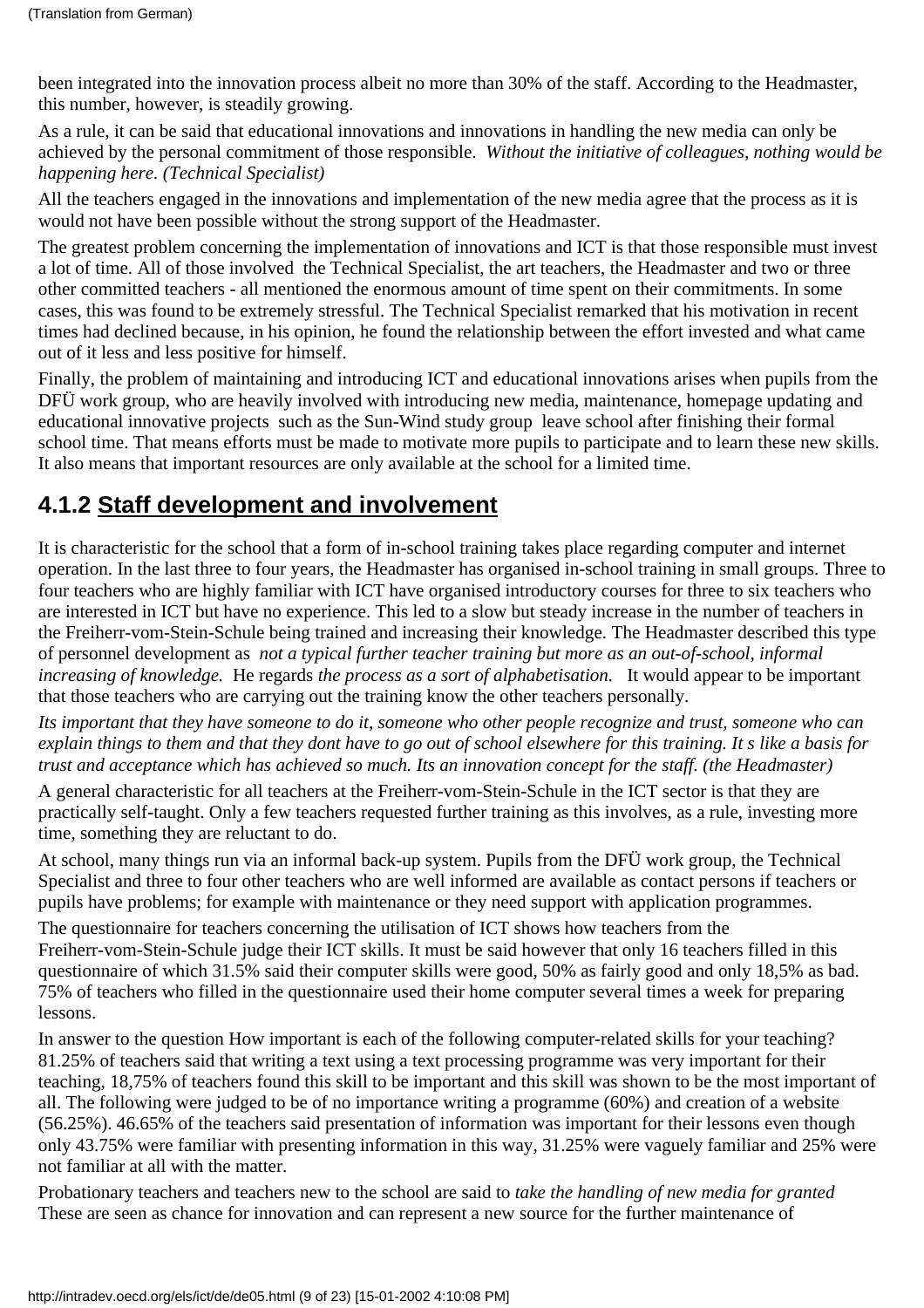innovations.

## <span id="page-9-0"></span>**4.1.3 Role of leadership**

All of the teachers and responsible persons interviewed confirmed without exception the support given by the Headmaster. The Headmaster is described as the *driving force* who supports the projects financially and verbally. He gives great encouragement to teachers who are prepared to become involved in innovations, tries to create time for them and goes to enormous trouble to find sponsors and money.

*I believe that, as the person responsible for this sector, I can only act as I do because I have the full support of the Headmaster, considerably more than from the rest of the staff. I know he is behind me, creating time for me and playing some money my way. (the Technical Specialist)*

The Headmaster endeavours to create an atmosphere and culture at the Freiherr-vom-Stein-Schule which will be supportive to any innovations.

For example, the Headmaster supports and encourages the art teachers to experiment beyond the prescribed syllabus or gives the Technical Specialist extra hours, which he must make plausible to the rest of the teaching staff. This means that the Headmaster allocate the Technical Specialist two of the two DFÜ work groups. These run for two hours but the Headmaster gives the Technical Specialist two times three hours for this work group so that at least two hours of the time the Technical Specialist puts into computer maintenance and introduction are recompensed. Or the Headmaster allows the Technical Specialist and a female colleague two hours in which they do not teach but spend on training six to seven teachers in the afternoons.

The Headmaster sees his position as one of a moderator taking up thoughts, ideas and impulses from a group of pupils and teachers. He endeavours to find focus points and to mobilise the available strengths and compensate weaknesses. It is important for him to create a feeling of solidarity to facilitate cooperation and to take away the threshold fears of apprehensive teachers so they might venture into the innovation process. His personal commitment in this respect is extremely strong, and without it, the development at the school would not have run as it did.

### <span id="page-9-1"></span>**4.1.4 ICT Innovation Connections**

The use of new media such as computers, internet, CD-Rom or digital cameras has increased in the school. There are even some teachers who initially were sceptical of new media in teaching have now begun to integrate it into their lessons where they deem it to be sensible.

In answer to the question of how high the percentage was at school of those working with PC and new media, one teacher replied, *I believe a maximum of 50 to 50, perhaps even 40% of which 60% certainly have a computer at home (teacher).*The Technical Specialist judged the situation differently: *When I really think about it, my colleagues are not competent to operate a computer. I think 70% of the staff are not able to work with a computer . (the Technical Specialist*)

One of the pupils had the following to say about the use of new media in lessons:

*It depends really a lot on the teacher. There are teachers who take conventional lessons. They come in, you get a sheet of paper, you work through it, talk about it, and later on, at some time or other, you have to write a test about it. Then there are others who show a film or who tell us we have an hours time, we can do what we want. But we have to work on a set task. Heres the computer room, go in, look for something or other in the internet - , that s it. It s quite normal, but that doesn't mean, it happens every week. (pupil)* 

It is noticeable at the Freiherr-vom-Stein-Schule that particularly maths and physics teachers use CD-Rom in their lessons or work with programmes for e.g. visualising three-dimensional particles, simulating radioactive reactions and trials, for calculating a series of measurements, using the computer to collect data or calculating mathematical problems. Although these teachers were not particularly active regarding the use of the media at school, they seem, however, to use them. One female colleague began to integrate the computer very early on in her lessons by offering courses such as German and the Computer. However, the PC is being used as a tool more than an innovative teaching material. Nevertheless, a positive mention should be made that at other schools in Germany even less use is made of PC, software and internet compared with the Freiherr-vom-Stein-Schule and the questions arises whether this teaching with new media in itself is not already innovative.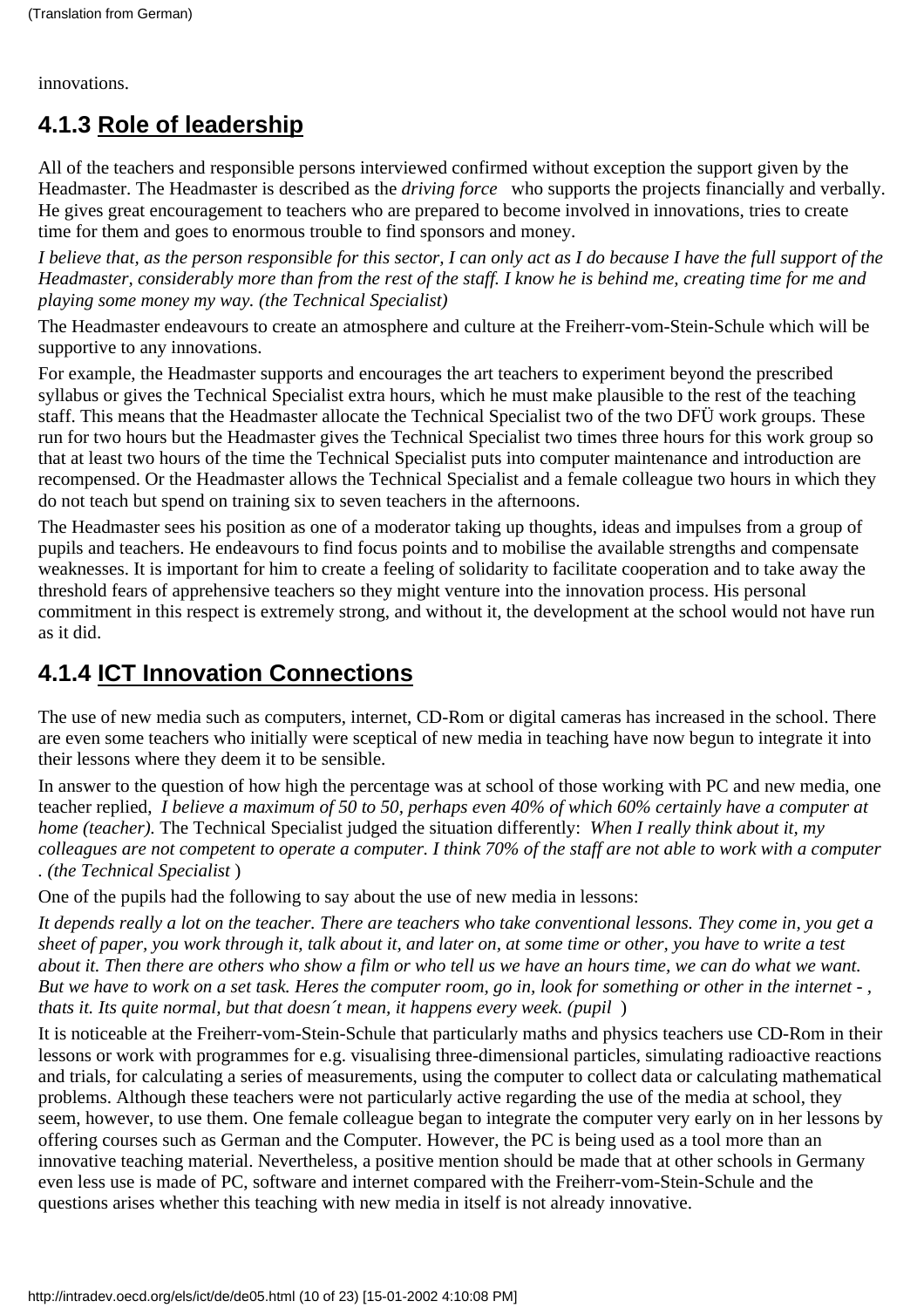Innovative use of the new media at the Freiherr-vom-Stein-Schule can quite definitely be observed. There are teaching units or projects; for example, a teacher has read a book with her class about a typical adolescent problem. A young person has run away from home. In the book there is a scene in which the parents report the missing person. The teacher has looked in the internet together with her pupils under the subject of Missing persons. And the children discovered that there are really many parents who place a missing persons report about their child in the internet. *That was a case of reality within literary fiction. In the end, the result has a completely different quality. The new media are not always innovative from the very beginning, they are only a part of the whole. (the Headmaster)*

During the last school year, pupils worked together in a course in computer science which overlapped with an art course in a competition organised by Siemens. The pupils in the computer science course produced a CD-Rom of the work done by pupils in the art course, among others, the work on the Czech project and placed it in the internet. The handling of internet and the digital camera also would appear to be very innovative at the Freiherr-vom-Stein-Schule as is the way all of the pupils may surf the internet without limitations or borrow the digital camera to document situations or things. This free and trusting attitude is very innovative in general, also regarding the new media.

All these different educational innovations and projects with ICT simultaneously give rise to questions concerning the organisation of school and lessons. The Headmaster is convinced that the new media will change everyday teaching and *the traditional teacher-pupil relationship, the duration of lessons and the limits of subjects.* There are examples of changes in the duration of lessons in medial and educational sectors. For example, to write an internet novel in a German lesson could not be integrated into a normal school day, but would have to be extended to a project week as the work could not be finished within the duration of a normal school lesson. The same applies particularly to the arts lessons, which already incorporate a lot of hands-on work. In the Freiherr-vom-Stein-Schule, the lesson is held, if necessary as a block, i.e. not a 45-minute session but compact lessons over two days, a weekend or, e.g. as with the Czech project, a whole week. This means one subject can be dealt with in a consistent way which in turn leads to a new quality of teaching.

# <span id="page-10-0"></span>*4.2 Outcomes*

### <span id="page-10-1"></span>**4.2.1 Infrastructure**

The school has three rooms equipped with PC s which the pupils may use:

- The DFÜ room can be seen as the control centre for the school s computer system. There are two Win-NT-servers and five other computers serving administration purposes. The Technical Specialist works from here with his team of pupils from the two DFÜ work groups who have access to the room at all times. The computers in the administration sector are also managed from here.
- In the Oberstufenraum (room for upper school classes) which is situated in the Upper School building are nine Pentium PCs (3x P\_I 133 and 6x P\_II 266) which are connected to the Windows NT network and configured as NT Clients. All PC internet and email can be used via the connection to two Win-NT servers in the DFÜ room. In this room lessons in computer science are held for pupils from the Upper School or lessons in which the computer is used. When the rooms are not in use for these purposes. All pupils may use the room between 8.00 am and 4.00 pm. These nine computers available to the pupils for lessons so that in a divided class, there is always one to two children at one computer. Occasionally, pupils bring their own laptops from home to the computer science lessons. Taking the total number of pupils in the school to be 1200 there is one computer per 58 pupils.
- In the so-called junior school room is situated in the building for junior school pupils there are older computer models which are mainly used to teach the elementary computing. In addition, small figures can be formed from foam polystyrene with the help of an x-y-table whereby the pupils use a programme for automatic computer-aided manufacturing. The room is equipped with four older computer models (386) and five newer model (3 x 486 and 2 x Pentium I\_133).

On the whole, those interviewed described the computer equipment as not so good but, in comparison to other schools, above-average. In both the staff room and the common room there is a computer for the teachers use or to surf the internet and in addition the biology room and the art room each contain a computer.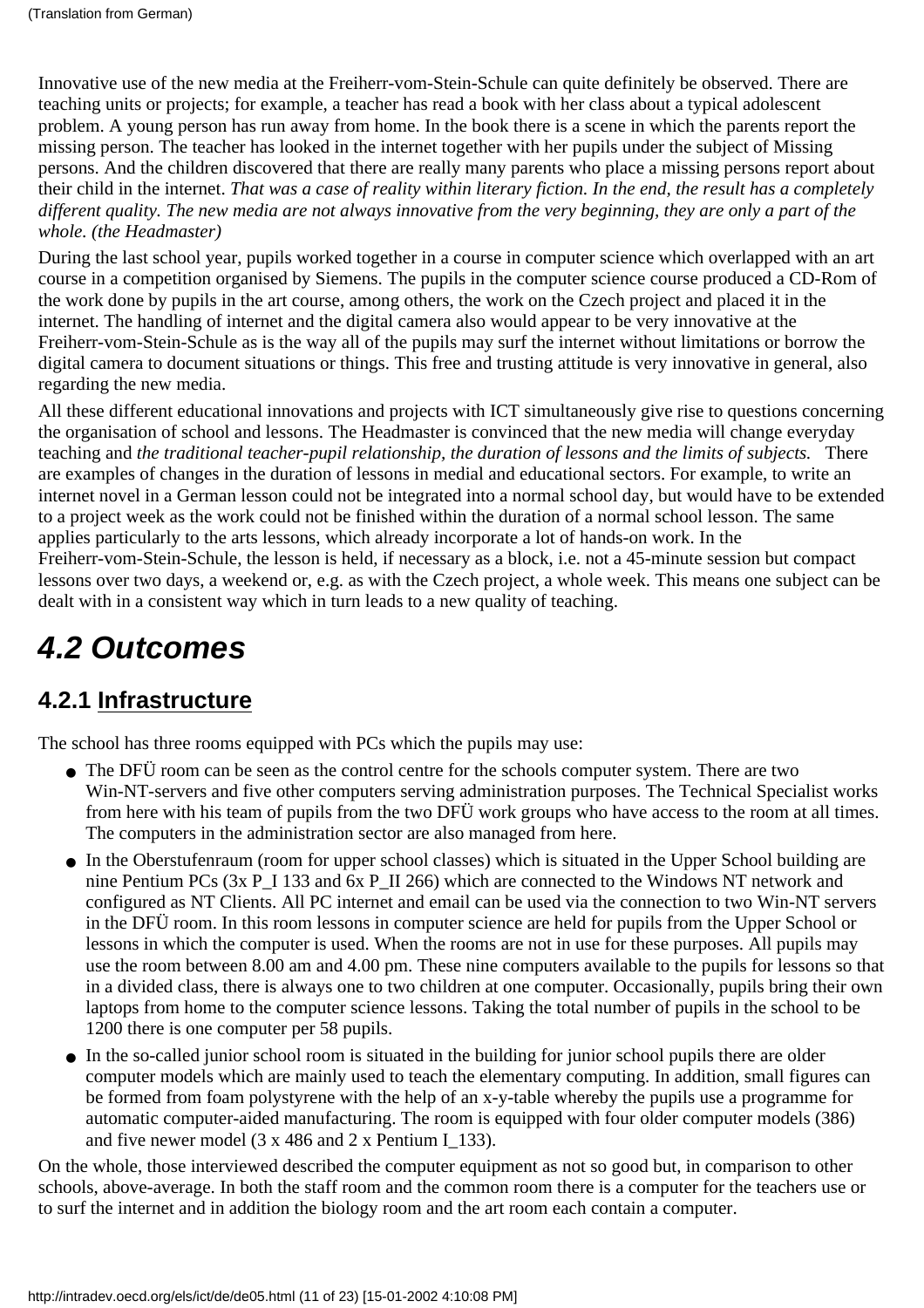The question of who is responsible for maintenance has not been clarified and for some teachers is combined with a fear of contact with the computer. The problem exists because, in Germany, there is no planned post for the technical maintenance of computers and the additional work is taken over by knowledgeable and interested teachers. This results in above-average work for them and thus technical maintenance is mostly unsatisfactory and means additional stress for those who take on the work. One teacher speaks plainly about the difficulties of implementing ICT into her lessons:

*The main problem is that we have no-one who really masters it and everything takes so long to do. And it always involves extra work And it all takes up so much time. Its frustrating when you want to do something and the computer doesnt work.*

It must not be forgotten that the introduction and maintenance of innovation processes in the computer sector of the school depends solely on the competence and the willingness of individual pupils to commit themselves to the task. It also depends on the personality of the teacher leading the work group, knowing how to motivate it and bringing a considerable amount of personal commitment to the work.

As the school is a Microsoft partner school, it is equipped with all the usual text and data processing software. Furthermore, the school has a few simple graphic programmes in art, programmes for creating websites and special CD-Rom for art and mathematics.

## <span id="page-11-0"></span>**4.2.2 Effectiveness**

#### <span id="page-11-1"></span>**4.2.2.1 Motivating learning in lessons with the help of ICT**

Some of the teachers at the Freiherr-vom-Stein-Schule use the computer in normal lessons, apart from the computer science lessons. The teachers have had both positive and negative experience regarding the effect on motivating the pupils. Some of them are convinced that using computers in lessons leads to immediate motivation among the pupils, others have experienced that pupils are not necessarily better motivated. Although games and chatrooms make a welcome change to everyday school lessons, they do not increase the pupils willingness to learn. *That has been my experience, it is not the solution when we say the children like working now. Those who do not want to work, do not work on the computer either. That in effect is the most important fact.*

There are enormous differences among the pupils. Some love to work with the computer, others dislike them just like some adults do.

*In principle, it is other pupils who perhaps work now and then, but then you lose others. That means when I have a class of 30 then the percentage of those who do not want to work in class is the same as those who do not want to work with the PC. It is not always the same pupils. It is not true that they would rather work on the PC. (teacher of English*)

When attending lessons as observers, the pupils were quite disciplined. Most of them worked together with a partner on the task they had been set. On the other hand, in spite of our presence in the class (four observers) some pupils did not devote their time on the set task but surfed around in the internet.

All the pupils we questioned about learning motivation gave very positive answers whereby all of them were computer enthusiasts any how. On the one hand, they found they were less reluctant to do their homework, e.g. writing a report when they could do it on a PC because it was easier for them to change things around or delete items. On the other hand, they particularly liked being active themselves in lessons by working on a PC than simply *having to sit on a chair for 45 minutes and listening to someone talking*. In their opinion, learning in this way was more attractive. It is of major importance to them that they can try things out for themselves on the PC and contribute more to the lesson and that the atmosphere in the lessons are, on the whole, much more relaxed. One schoolgirl from the Junior School remarked: *It s up to you when the teacher says: Try this, see how you can manage this or this, or how can you do this instead of being told: Do it like this. We can learn by doing it ourselves.*

Particularly in the case of creative work on the so-called X-Y-Table where the pupils can cut out their own initials in foam polystyrene using a computer we found a very concentrated and busy group of pupils. The fact that each pupil had a computer of his/ her own to use was certainly a very favourable factor. Furthermore, no other functions were available on the PC (e.g. internet) as the computers were older models.

The pupils welcome being active themselves in lessons, but apply this to other forms of teaching too. The same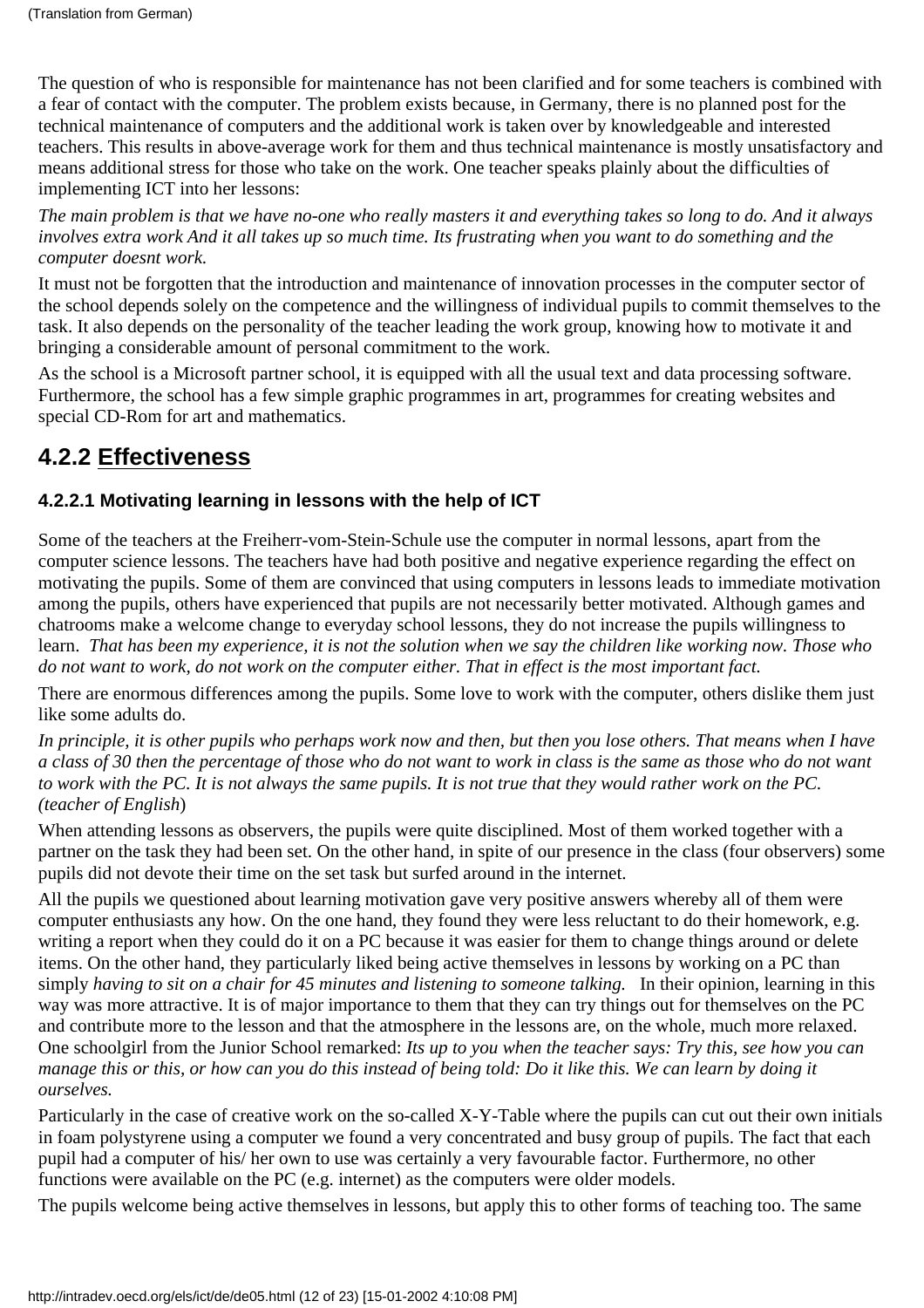pupils said that it is fun to hold discussions or to act out literature in the German lesson or a court hearing in Social Science lessons.

#### <span id="page-12-0"></span>**4.2.2.2 Learning effects**

The pupils say that learning forms like these, in comparison to traditional chalk and talk methods have a positive and increased learning effect: *We can remember information much better when it is explained or illustrated in this way. (pupil)* One schoolgirl from the Junior School told us that although she could hardly remember anything of lessons in the past two weeks, one project day was still clear in her mind. After reading the book The Wave the pupils had acted out the story a whole day long.

The Headmaster points out one aspect of the positive learning effect when using the computer the pupils usually work in pairs at the computer which means partner work is being trained and it is more natural that they are willing to help each other.

The benefits of using ICT and internet for the pupil, natural integration into the contents of a lesson, basic PC training for the whole of the Junior School and the offer of various optional courses in computer science is uncontested by all teachers. It is preparing the children for the future. It is necessary for whatever work the pupils will do later and it is something the school must provide them with. For the members of the DFÜ work group, the effect goes beyond the basic training and two of the group members told us that in their leisure time, they create websites and short programmes for a company. The Technical Specialist told us with pride and joy that some of his former pupils now work in the computer sector.

#### <span id="page-12-1"></span>**4.2.2.3 Learning motivation through contact with the outside world**

All the participants welcomed educational innovations or projects in connection with ICT which allowed contact to the public.

On the whole, the Headmaster rated the successes of the schools own homepage and other innovative work with the new media as positive for the whole school and its image because through this *although the school is situated in a provincial area, (...) the school has developed the feeling that it can achieve something and that it can carry on with further work with its qualifications. There is no reason for it to hide behind its achievements.*

One very impressive example within the art lessons is the Czech Project . The pupils presented the results in Berlin at a competition held by the Bosch Foundation. Most of the schools presented their work on the wall via a beamer*.* The pupils from the Freiher-vom-Stein-Schule gave a life performance in counterpoint, acting and dancing in disguise in front of their pictures. The art teachers remarked that the performance was cheered by the audience (about 200 participants) and received great acclaim. The art teacher attributed the success to the combination of a medial presentation combined with a sensorial live experience. The groups project was rewarded with a prize being among the first 10 out of 100. The Headmaster emphasizes with this experience particularly the effect of positive feedback regarding motivation of teachers and pupils. The art teacher confirmed this.

#### <span id="page-12-2"></span>**3.2.1.1 Teaching motivation**

On the whole, it can be said that teachers who initiate educational and technical innovations to a high degree, also gain personal advantages from them. The Headmaster describes: *Those who work on innovations are highly satisfied, they feel what they are doing is right, they feel that they are making progress for themselves. That is the sort of satisfaction which helps to forget the stress.*

Finding pleasure in work and being a part of innovations also motivate teachers to commit themselves to a much higher degree than normal and to invest their time. One of the art teachers remarked on the immense amount of additional work and increased stress which the manifold projects in their sector involves *many teachers are* reluctant to do it, that is simply a matter of fact. We are only doing this because we enjoy doing it and both of them are convinced *that is what contributes to the quality of a lesson and that in turn, is reflected in the pupils motivation.*

#### <span id="page-12-3"></span>**4.2.2.4 Parent involvement**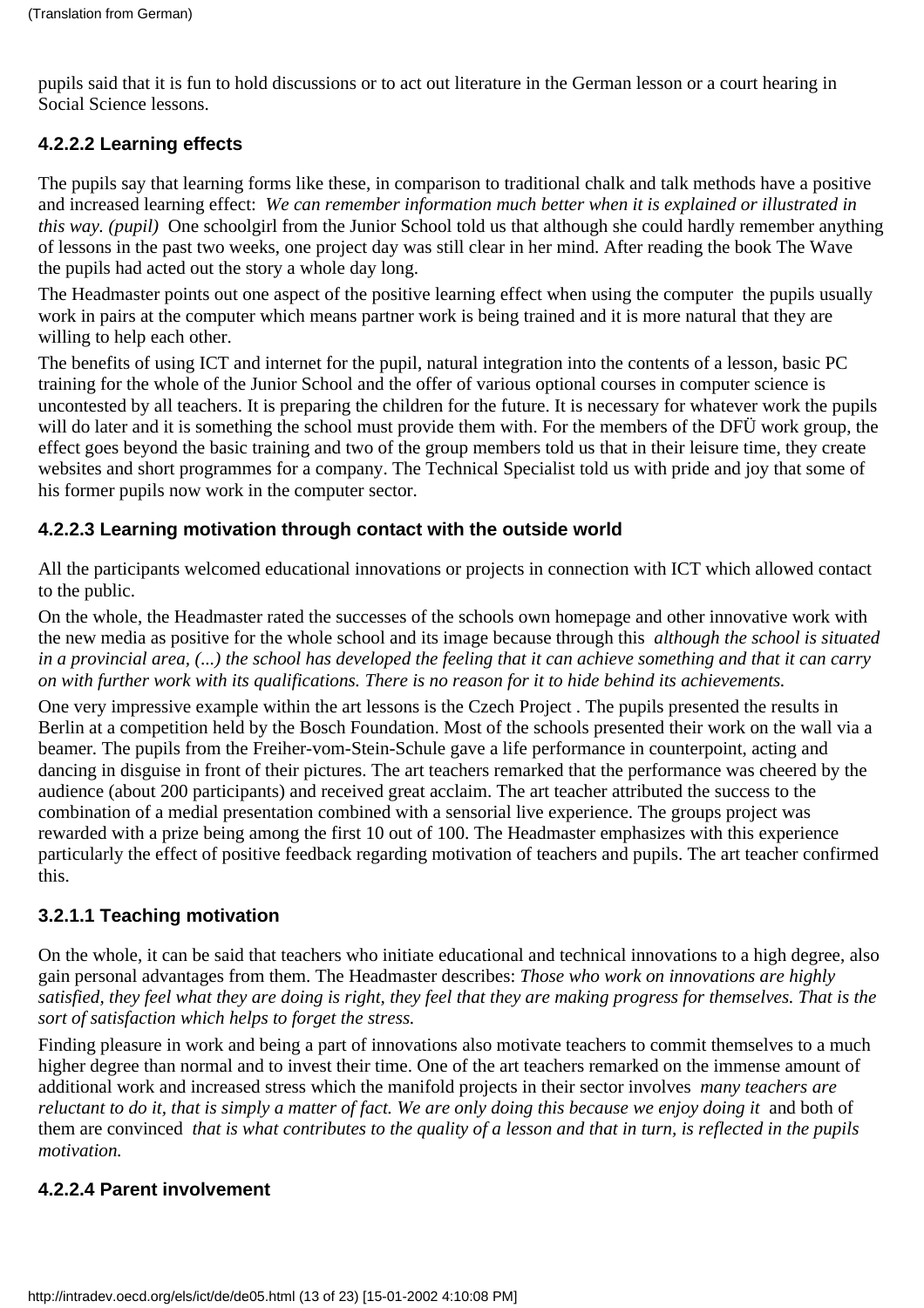Until now, the Freiherr-vom-Stein-Schule has been unsuccessful in involving parents in the school s activities. According to the parents questioned, most of them are reluctant to commit themselves. They expect the school to provide certain services but are more or less unwilling to make personal or financial contributions themselves.

#### <span id="page-13-0"></span>**4.2.2.5 Advantages and benefits of the innovations**

As the Freiherr-vom-Stein-Schule is situated in a rural setting, the provision of internet is of enormous benefit for teachers and pupils. Neither the school nor the town has a library and the nearest, which is some distance away, can only be reached by bus. The internet allows easy access to information and all the teachers have noticed a change in the pupils willingness to undertake researching of information.

The pupils have become more independent and confident in obtaining information or working on reports or work sheets. The pupils themselves welcome the increased choice of information sources in internet and the possibility of quick and easy access. Furthermore, the management of acquired data is simplified, as it is stored in the computer and need only be printed out or reviewed. Monotonous, handwritten work or calculations can be neglected in favour of comprehension work. The appearance of material created in this form is much more pleasant to look at both for the pupil and the teacher. There is a further advantage in mathematics as the software presents mathematical facts in a much more comprehensible way. Thus, pupils can compensate for their deficits themselves by using practice programmes and new learning channels are opened up in which different types of learners can be approached visually.

Furthermore, both teachers and pupils praise the up-to-date information available on internet and not having to depend on out-of-date text books. One teacher emphasised a further advantage of being able to make use of programmes of varying degrees of difficulty, adapting them to the pupils abilities and performance.

#### <span id="page-13-1"></span>**4.2.2.6 Problems and disadvantages of the innovations**

#### Space and time

One disadvantage of ICT is that additional space must be found and equipped as computer rooms and these take up space which is then lacking elsewhere. Another re-occurring problem is that certain skills are necessary to operate a computer which means a lot of time is invested without showing any results. One pupil remarked, *you need a lot of time and you must be able to operate everything, otherwise you get nothing out of it.*

Class size is always a problem and in particular when using ICT in a lesson. The issue here is whether the school must change its way of thinking in the long term. The computer rooms are not designed for the traditional class number of 25-33 pupils as in many cases, there are not a sufficient number of computers installed. A sensible learning effect cannot be achieved if there are more than one to two pupils to one computer. So far, the problem was solved by timing the lessons to the beginning or end of the school day and dividing the classes. This procedure is also followed when the computers are needed during normal lessons. These conditions deter many of the teachers to such a degree that they prefer to go back to the old traditional teaching forms. According to the Headmaster, the new media brings its own intrinsic dynamics into play and this requires new structures for learning: *The form of new media requires smaller groups and for teachers to take on the role of an advisor, to act as a moderator (...). We are looking for ways to do this, but when we look at the factors of space and time these are hostile to innovation.*

#### Communication

Both teachers and pupils equally recognize that computers and internet present the danger of a lesser level of communication among pupils. Our own observations showed that group discussion did not take place in the lesson but, following a directive introduction by the teacher, each pupil worked alone or with a partner on the task set. One teacher was afraid of group processes being endangered when for example, one pupil leaves the class in order to quickly research for something or other in the internet in the adjoining room.

#### The changed role of the teacher

We can differentiate between two lines of changed roles: on the one hand, a levelling out of traditional differences in role relationships in the DFÜ work group and on the other hand, a change in the importance of roles as pupils become increasingly PC- competent. In the DFÜ work groups, the old teacher-pupil limits have disappeared, a fact much welcomed by the Technical Specialist. Other teachers are intimidated by the loss of authority in these changed roles because as soon as a teacher includes ICT into the lesson, there will always be one pupil in the class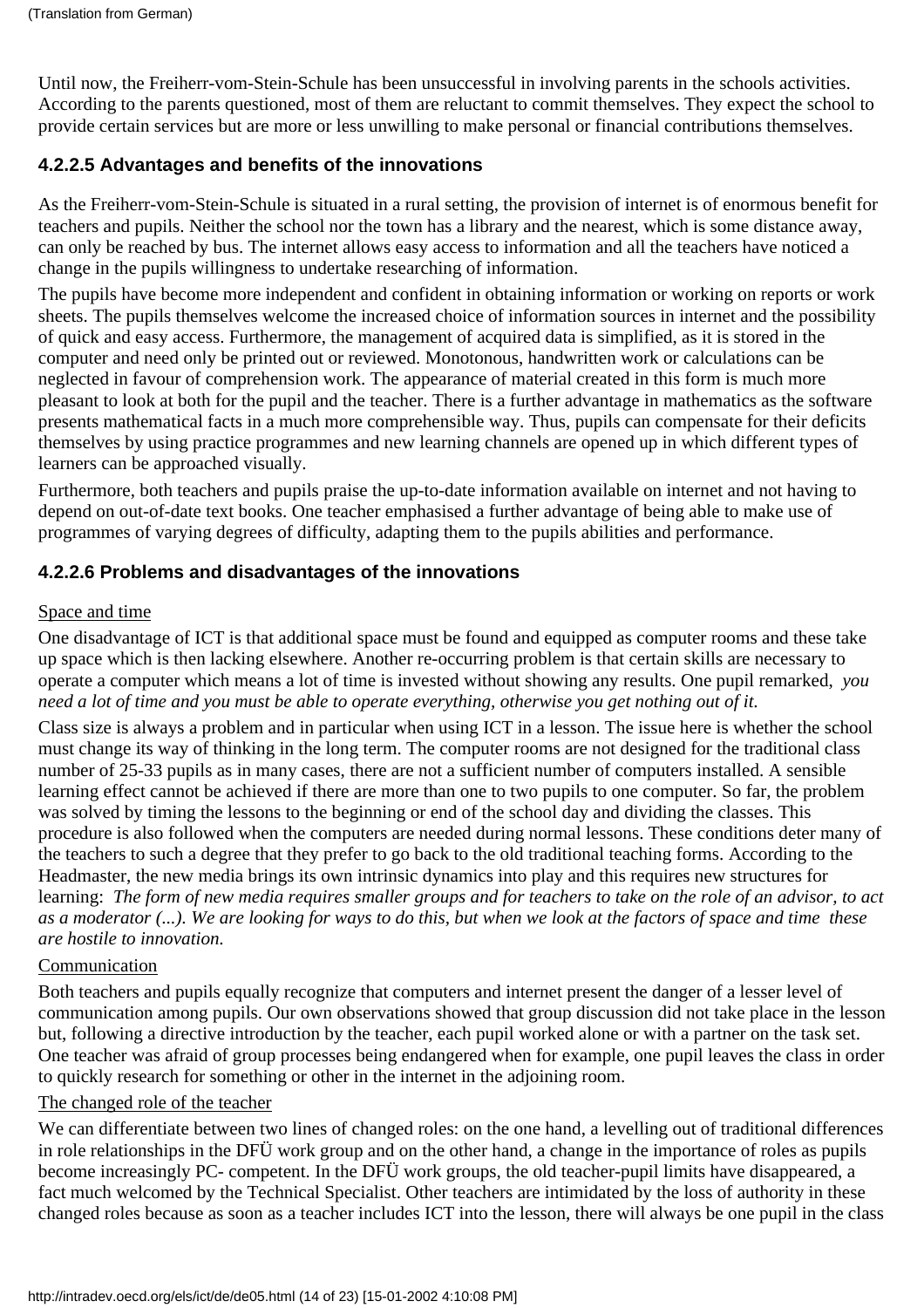who is more knowledgeable than the teacher. One pupil in the upper School confirmed that teachers can sometimes learn more from their pupils than vice versa and that pupils are now turning to other pupils for help instead of to the teacher. In relationship, pupil parity is therefore larger and former hierarchy levels the teacher is the person who knows more and thereby legitimates his/ her power is decreasing. One teacher described the fears of her colleagues:

*Its a simple fact that many of them are just afraid and they say I dont want anything to do with it. They are afraid of the teacher s new role: I am no longer the person in control. There are certainly some, who just dont like the situation.*

If, in some cases, the pupil is more knowledgeable in technical sectors than the teacher, then it becomes even more the teacher s role to teach the pupils to handle the media critically:

*I believe, that there is still a need for a continued teacher-pupil role, even in Junior School, regarding the critical reflection of such material. In the technical sector, the pupils are often more competent, as they contribute to the lesson. This changes the role of the teacher either the teacher is made to feel insecure or he/she sees this contribution as a positive addition to his lesson. Each teacher reacts in a different way. The basic system will not change because the pupils have to learn how to handle these things critically.*

#### The ability to reflect

One problem among pupils is that they find it difficult to select and differentiate the flood of information they find in the internet, to reflect on the contents in a critical way and to evaluate the information. In the internet, extreme forms of political opinions are to be found seemingly on an equal level with scientific information. One example was found by the art work group working on the subject of Guernica. The pupils often do not know how to react and feel the demands made on them are too high. It then becomes the prime task of the educationalist, not only to impart facts but also to show the pupils how to handle them. The pupils tend to believe and approve of everything they find in the internet and it is of major importance that they learn to handle these sources critically.

Handling the internet in a sensible way also depends on the teacher and must not be a substitute for a well thought-out and well-considered lesson as one teacher put it:

*A second fact is that until you can use the internet, there must be a process a learning process of how to use the internet sensibly! I would say, sceptically, that 80% of colleagues who use the internet do so because they have not prepared their lessons. That sounds harsh, but I notice more and more that these colleagues work according to the motto: go into the classroom today, give them a key word to research and they have all got something to do . They like doing it, its something different from the ordinary run-of the-mill lessons (...) and you can sit back and let them get on with it!. So, the search and the unplanned begin and sometimes this makes me really angry because the pupils get a wrong impression of the internet. Those colleagues who use it to whitewash their own laziness, well, I feel very sceptical about them, and I am not hesitant to make the appropriate comments.*

#### Adoption of prefabricated material

Conflicts arise between individual creation and prefabricated computer material, particularly in the subject art. While pupils prefer the quick and simple solutions provided in the computer, the art teachers propagate the targeted planning of a project, and using the computer as an instrument to achieve this *when we want to design something, we want to design it as it should be and not as the computer would have it.* They can envisage the pupils depending too much on prefabricated programmes and not on their own, original ideas.

Recourse to prefabricated material, without individual efforts, is a problem in each subject. One teacher of English explained that pupils are beginning not to take so much care with their work i.e. they copy something out of the internet and they depend on it being there, but as they sometimes do not even make the effort of reading the information through from beginning to end, the subject matter is not automatically absorbed.

#### Misuse

This is a problem of a form of misuse connected with ICT: Teachers correcting homework, reports or the yearly tests in the Upper School increasingly cannot judge what the pupil has done himself and what has been simply copied from the internet. When interviewed, one schoolgirl commented smiling on the advantage of the computer: It s easy to show off with ready-made texts out of the intenet. Additionally, there is the danger that pupils are not learning in-depth. An effective method of control is to orally test written homework. However, not all teachers are aware of the possibilities offered by internet and others feel powerless. One teacher commented:

*We set them a yearly test and the teacher needs more time to mark it than the pupil does to write it. And that is, of*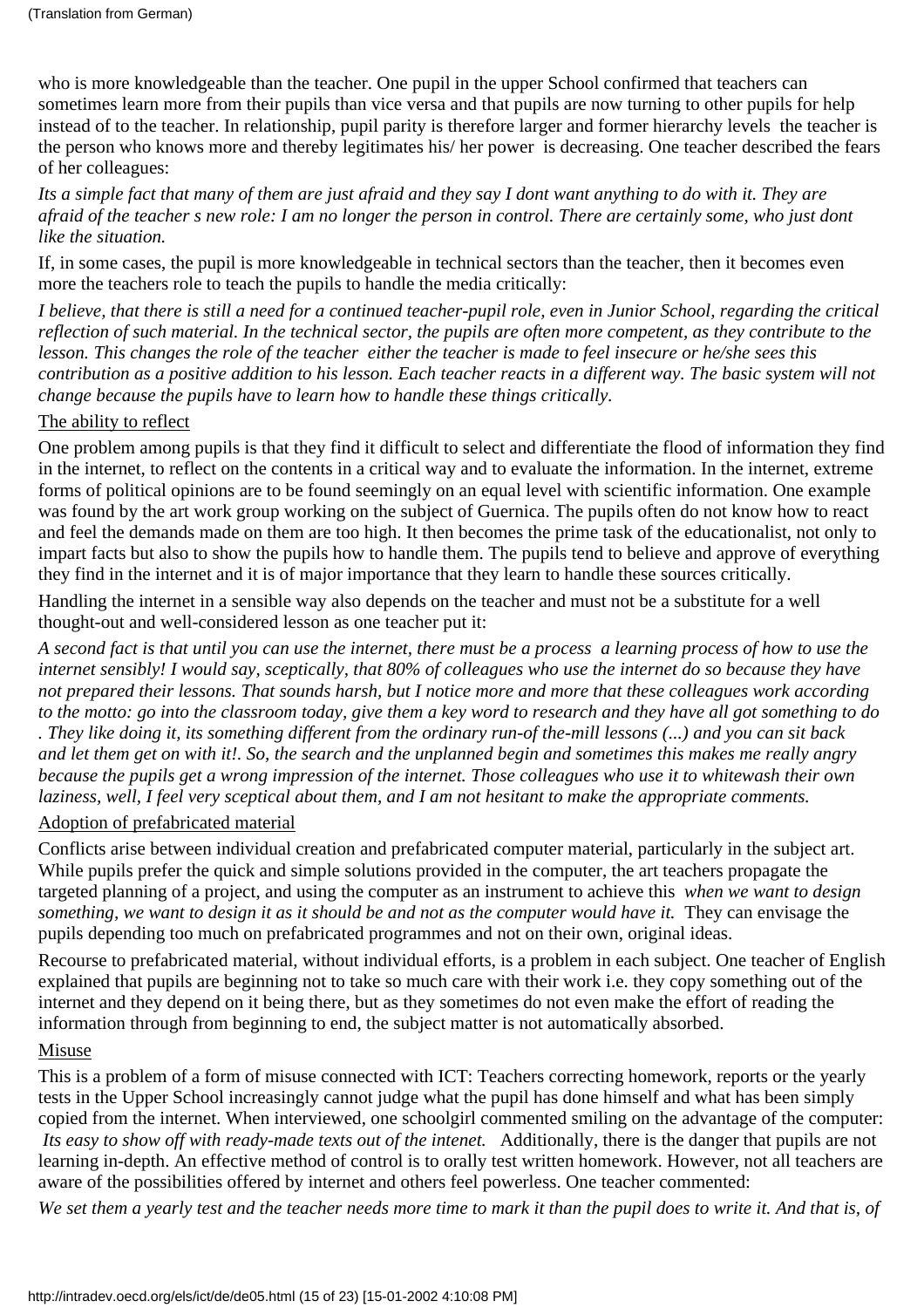*course, a very questionable issue. And I think, we ought to make the teachers more aware of this. Many teachers simply need a bit more training in order to learn what is possible today. Some pupils, I repeat, some pupils, are much more advanced.*

Little computer misuse has been established at the Freiherr-vom-Stein-Schule. Although the computers are used by pupils all through the day without any supervision, there has been little damage to hardware or software. The competent teachers are convinced the reason for this is because the pupils are trusted and they know that everything has been prepared by fellow- pupils and they would only put themselves at a disadvantage if something disappeared or was damaged. With the exception of a few pages by right extremists, which the pupils cannot access, no internet pages are blocked for the pupils.

Only a random control is made of the use of other pages as the Technical Specialist can see in the computer which pages have been called up. Should he find an undesirable page he goes to the other classroom and makes it quite clear that this is not wanted. These random checks are usually deterrent enough in their effect. Since this year, the pupils must be in possession of a PC card in order to access a PC room. This card formally states that the pupil is not allowed access to certain pages in the internet. The computer room can be viewed from the outside through a window and as the computers stand in a row along a wall, the screens are all visible. A teacher sometimes comes along to check. The computer also has a built-in CD-guard card which protects the instrument form access in which the user can do everything and after switching off returns to the original condition. However, one teacher remarked:

*As a rule, the pupils are interested in indifferent chat pages and suchlike, if that can be seen as misuse. But I think you cant see that as problem. But I really believe that the pupils are not our opponents and we all try to join forces. I think the reason is that basically they can use everything. Nothing is prohibited. That means, when they switch on the computer, they basically have a free hand.*

### <span id="page-15-0"></span>**4.2.3 Academic rigour**

Generally speaking, the influence of ICT on the pupils academic performance cannot be clearly defined. The innovations have not yet been implemented throughout the whole school, but only in certain sectors/ work groups, optional subjects, basic training in Junior School or projects, particularly in the Upper School of the grammar school.

No definite evaluation has yet been made of the use and effect of new media in subjects, although the Headmaster would very much welcome such information.

The Headmaster assumes a definite improvement among weaker pupils in certain areas, who could train on computers objectively and independently with e.g. learning programmes in grammar and orthography in German or a foreign language, or for mathematics. Programmes like these are already available to pupils on some of the computers or the pupils are recommended to purchase them to use at home. One mathematics teacher thinks that using computers in lessons would enable more sophisticated tasks to be worked out as marginal activities would increasingly drop out.

More time, personal and financial investments must be activated to embody the innovations throughout the school lessons and in the syllabus. It would appear up to now, that the innovations have provided an additional quality to school life in the form of further dimensions, i.e. presentation and explanation of facts, new types of learning and experience through external contacts.

One advantage in performance is noticeable in the pupils from ethnic German immigrant families from Russia in working on PCs. One teacher reported that their weak knowledge of German caused many problems in other subjects but the computer provided an opportunity to perform as well as other pupils as the language barrier here did not present so many problems. The computer also provides new opportunities for the physically handicapped children in the school.

## <span id="page-15-1"></span>**4.2.4 Equity**

A special feature of the Freiherr-vom-Stein-Schule is that the pupils can use the computer rooms daily when they are open from 8.00 am to 4.00 pm on their own and completely independently, a fact which pupils mentioned positively when interviewed. In other neighbouring schools, access appears to be more regulated and limited. Because the rooms are open all through the school day, each pupil has basically the opportunity to do their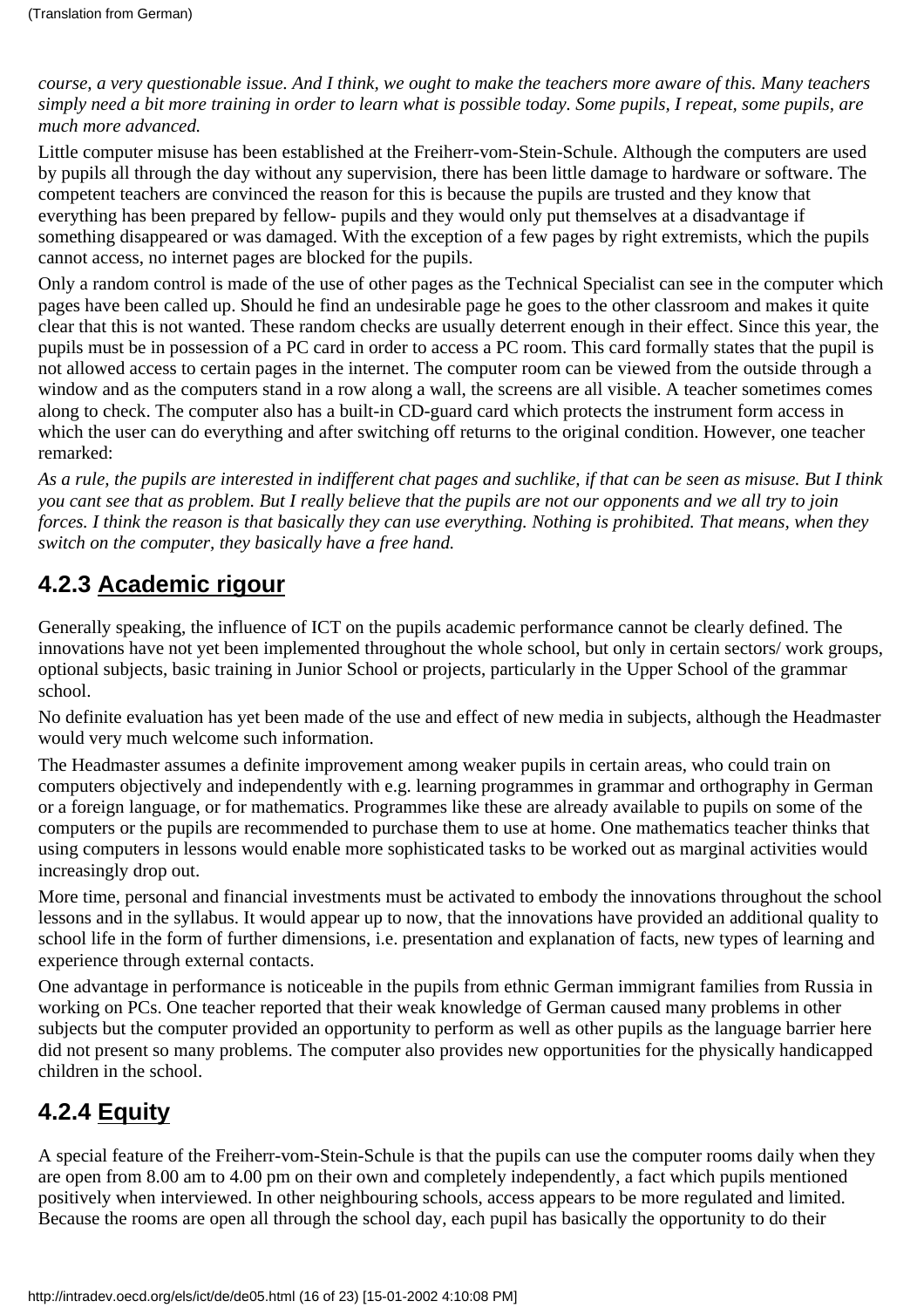exercises on the computer to use learning programmes or the internet. This obviously does not happen, otherwise the computer room with nine work stations would not be sufficient for almost 1200 pupils. The teachers estimate that in the Upper School of the grammar school almost all the pupils possess their own PC or have access to their parent s at home. In lower forms, about half of the pupils are estimated to have access and in the Hauptschule the number is even lower. According to the Headmaster:

*The figures decline enormously in the Realschule and the Hauptschule. I imagine the financial resources in most of these families do not stretch to a computer. Already, a sort of second class system is being established and the gap is increasingly widening.*

The Headmaster is of the opinion that those who have access to a computer at home are privileged but he also convinced that this does not simultaneously lead to worse performance in these pupils because *even the best equipment is of no use if those using it try to do so with a minimum of effort.*

He sees a restricted opportunity for the school to balance out these differences simply by providing the conditions in a PC room at school as currently the computer room is often too full between lessons and in free periods and many pupils are not willing to remain behind after school to use it. One possibility to strive for is to concentrate in future on those children who are financially at a disadvantage and have no computer. His aim is to offer these pupils special support through targeted promotional measures.

All pupils in Junior School are offered a basic PC training, but, as all computer science courses, is on a voluntary basis. The number of places in a course is limited., but efforts are made to include those children in the courses who have little computer knowledge and to ask those with more knowledge to wait until later in order to balance out differences step by step.

However, there is no way of establishing whether the better pupils are those who are familiar with the computer. One teacher has observed that that some of those pupils who otherwise are rather unremarkable are the ones who really put their mind to computer science because the PC is often their one great hobby. Regarding pupils from the Hauptschule, one teacher observed that *pupils from the Hauptschule want to use the computer but for different purposes as here and so we never see them in the courses.* They are more interested in games, chat sites and internet pages and are not familiar with a more serious handling of ICT. She says:

*Not all pupils have a preliminary knowledge of the computer. I spoke to one pupil who did not know how to handle it and took him over to the computer room. They dont usually have a computer at home and that means they try to hide the fact that they cant handle one with silly behaviour. In that case, you have to approach the matter very sensitively and try to explain how it all functions.*

Another group who might be given special treatment in the future are the girls. >From the majority of those questioned it was established that girls in general have less experience with computers than boys. There were no girls among the so-called computer freaks, and until now, none in the Upper School DFÜ work group. In the meantime, the balance has been redressed and in the Junior School work groups there are now more girls. The boys are still in the majority in the computer science courses. Boys and girls apparently use the computer for different purposes, whilst boys and girls are equally good in text processing the girls seem to have more interest in creating the contents whilst the boys prefer to occupy themselves with the systems and technologies. Some teachers have noticed that boys on the whole act more dominantly, have a higher degree of self-confidence and are sometimes feel themselves to be more superior whilst the girls are more timid as they deal with their knowledge more modestly than boys, even when they know just as much as the boys. For that reason, considerations are being made concerning separate computer courses for girls and boys, whereby there was already good feed-back from one teacher.

# <span id="page-16-0"></span>*4.3 Projections*

## <span id="page-16-1"></span>**4.3.1 Sustainability and Scalability**

According to a statement given by the Minister of Education in Germany, each pupil is to have his/ her own notebook by the year 2006. In order to carry through such an undertaking it will be difficult enough to provide the necessary capital for this venture it would be necessary to have a new educational concept, simultaneous set-up of comprehensive further training for teachers and a professional maintenance service for schools.

These are the crucial points which will play a decisive role in continuing the innovations in the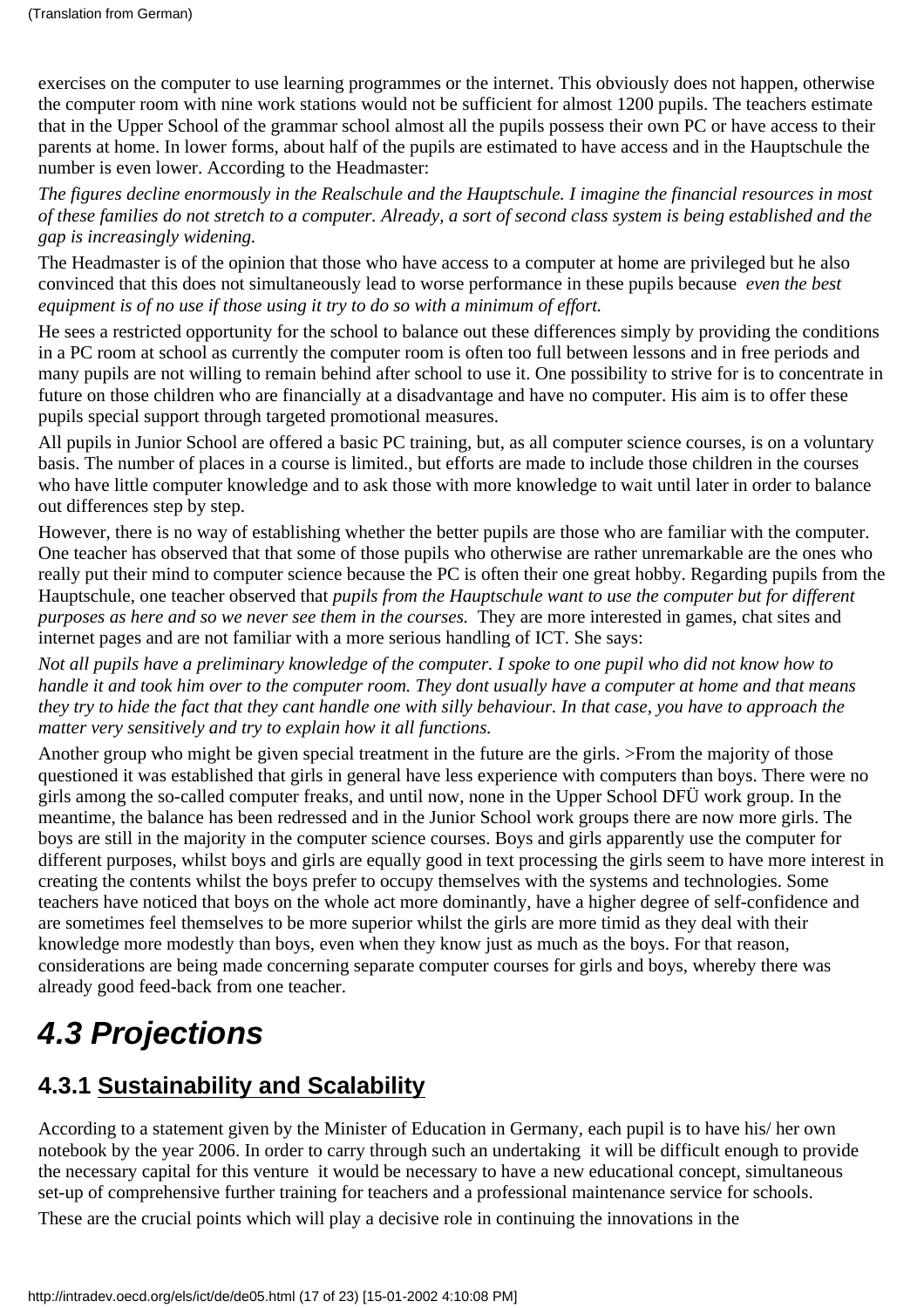Freiherr-vom-Stein-Schule as ICT can only be used in a sensible way when the teachers are competent enough to handle it and have sufficient technical resources, when they need not bother with technical details and well thought out didactical and methodical concepts are available. Regarding technical maintenance, the Technical Specialist is personally convinced that maintenance work should be taken care of by experts and not teachers and would like to see definite support:

*This sector should not be placed into the hands of educationalists but ought to be carried out by experts who have been trained to do this work. And instructions must function without the teacher having to lift a finger, I mean, its not really my job, Im an administrator. But I believe its just wishful thinking.*

Several teachers point out that it is particularly important to provide the pupils with a media competence in the future which reaches beyond just technical applications and which, in particular, promotes an ability in critical reflection. This must be objectively trained. Also important for the future that ICT does not represent an end in itself or that it is simply used because it is there or because there just happens to be a certain software at hand, but critical considerations must be made as to which sector it can find sensible application.

The Headmaster deems it important to continue with the school programme and to think about the effects of the new media what is desirable and what is questionable. He aims to carry out a regular evaluation of the innovations in order to correct undesirable developments and to form focus points. The control group is such a motor which will continue to take over these tasks. The headmaster plays down his role somewhat but is seen as many teachers as a major figure in maintaining the innovations in that he encourages the teachers with financial support and time. However, it is the individual teacher who pursue his/ her own ideas, realise them and incorporate them into their school sector.

Further developments in future depend decisively on the financial, human and time resources available. One of the Headmaster s targets for the near future, ignoring actual possibilities, is the creation of computer support bases in the form of an island with focal points in various subjects such as art, biology and the environment. He would also like to see the installation of new learning software. Teachers who have, up to now, worked with the new media, have a lot of ideas for further projects so that innovations can most certainly be continued, as far as the resources allow it.

### <span id="page-17-0"></span>**Conclusion to the Hypotheses**

**1. Hypothesis: Technology is a strong catalyst for educational innovation and improvement especially when the World Wide Web is involved. The rival hypothesis is that where true improvement is found throughout the whole school, technology served only as an additional resource and not as a catalyst and the forces that drove the improvements also drove the application of technology to specific educational problems.**

At the Freiherr-vom-Stein-Schule it is established that strong innovative elements are not to be found in the ICT sector but originate in from educational innovations. The new media is primarily used as an instrument for researching information or as medial representation of topics in a lesson, for learning information and designing texts. They are therefore largely instrumental in character and serve innovative potential at the school for further creation of ideas: It is to be assumed that the innovative use of the new media will increase as technical possibilities and personnel skills increase. The basic innovative potential, however, would seem to come from educationalists and contacts to the outside world and ICT has up to now been monopolised rather by these two sectors fur their own purpose i.e. innovation is not necessarily linked to new media. Nevertheless, ICT is increasingly being established at the school as an independent branch of innovations.

#### **2. Hypothesis: The diffusion of innovation/ improvement (and thus of ICT) followed the traditional diffusion patterns for innovations, as outlined by ROGERS (1995). The rival hypothesis is that technology functions differently from traditional innovations and that therefore different patterns occur.**

The diffusion theory assumes that innovations only spread gradually through an organisation. A new idea or technology must first be made known to members of an organisation via various information channels. And this takes time. The innovation is stimulated by one individual who massively supports the innovation and is responsible for its gradual spread.

At this point, it can be clearly stated that the introduction of new media in the Freiherr-vom-Stein-Schule spread according to the diffusion theory. ICT was stimulated by the Headmaster and the Technical Specialist and has been increasingly embedded in the school during the past three to four years. The commitment of the Technical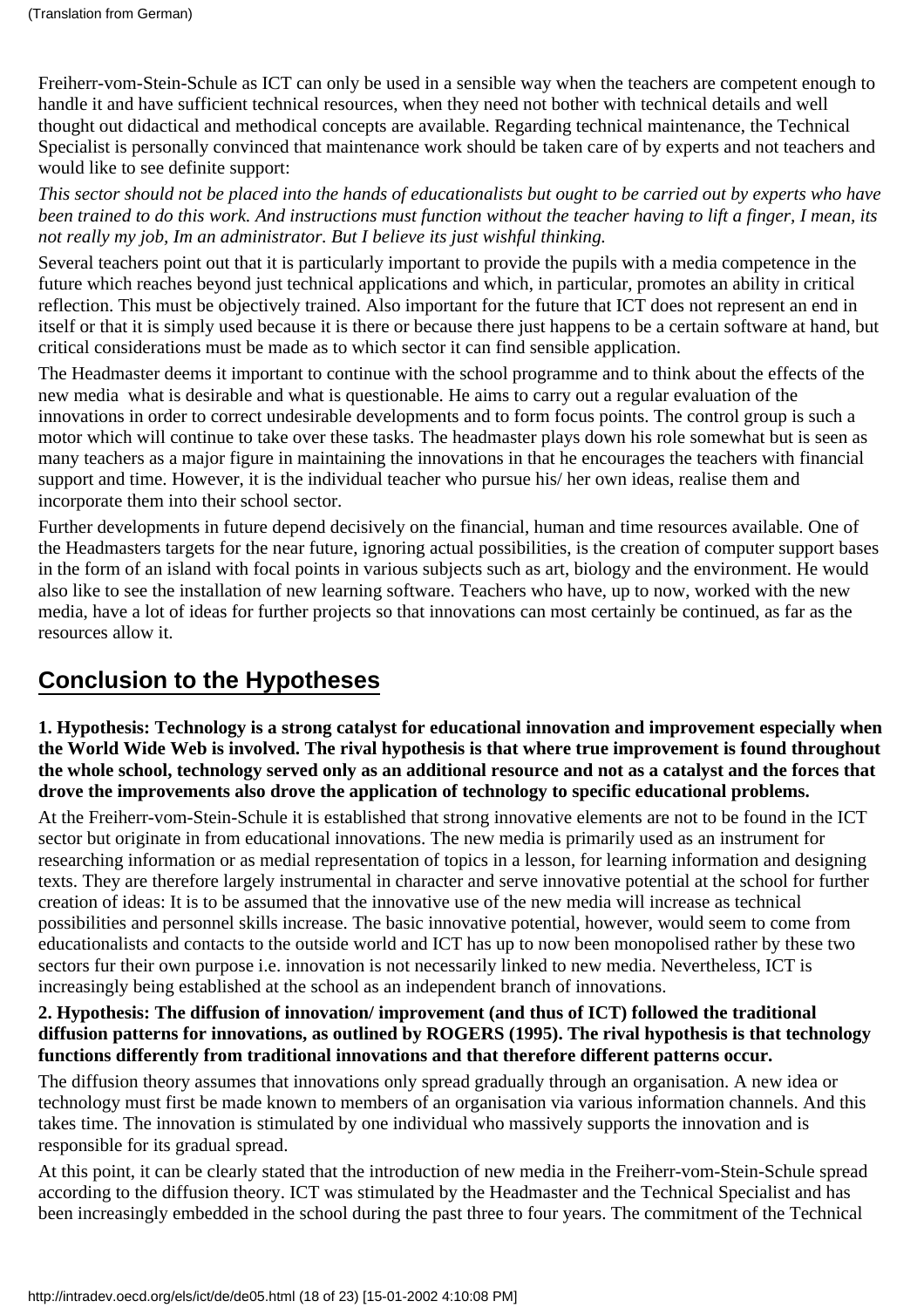Specialist and his pupils resulted in ICT finding increased application and this was communicated to others in the school. The in-school courses of further training support this process so much that the innovations were able to spread further.

**3. Hypothesis: Successful implementation of ICT depends mostly on staff competence in the integration of ICT into lessons and the learning process. This hypothesis assumes that teachers mediate ICT applications** when they are successful and that ICT s academic value relates positively to teacher competence, The rival **hypothesis is that it is the schools technical infrastructure and pupil ICT competence rather than staff competence that determine ICT implementation outcomes.**

The introduction of ICT at the Freiher-vom-Stein-Schule depended heavily on the commitment of the Headmaster, the Technical Specialist, the teachers and the pupils. Further factors were teacher training and the technical infrastructure.

The headmaster s commitment was particularly visible as it was he who advocated the reshuffling of costs to finance internet access, who allowed teachers more free time for their ICT tasks or innovative projects and who personally supported and encouraged teachers.

Internal teacher training resulted in the personal interests of individual teachers being passed on to others together with the appropriate skills. The technical infrastructure is a further major factor which depends on the competence and willingness of pupils and without which the whole of the innovations would not have been possible. Achieving a critical threshold value in the infrastructure is in so far of importance that teachers and pupils alike are more motivated to working with the medium when equipment is up-to-date, functioning and available in sufficient numbers. Furthermore, the implementation depends equally on the competence of teachers pupil skills regarding the maintenance sector.

On the whole it can be said that the successful implementation of ICT at the Freiherr-vom-Stein-Schule depended on the support of the Headmaster, competence of the Technical Specialists and their pupils as well as three to four other teachers. But it did depend on teacher competence, their skills in using ICT in lessons only increased during the innovation process of including ICT into their lessons. A successful implementation of ICT would appear at first not to depend on teacher skills. These must increase as the infrastructure grows., whereby the infrastructure alone does not result in a successful implementation of ICT.

#### **4. Hypothesis: Gaps in academic performance between high and low poverty pupils will not increase when all pupils have equal access to ICT. The rival hypothesis is that equal access to ICT will lead to more advantaged pupil increasing the performance gap with disadvantaged (high poverty) pupils.**

It would appear that through open and equal ICT access at school the gap between poor and rich pupils does not decrease. On the contrary, it will increase as children with richer parents will be able to have a computer at home which is not the case for children from disadvantaged families. That means some can practise more at home whist others do not have this opportunity. In spite of having equal access at school, this does not reduce the gap as the computer room is always crowded during free periods and most pupils do not feel like staying on after school has ended.

The problem of self selection unfortunately often means that those who are interested in computers use them and thus gain skills that other pupils do not necessarily gain via the in-school offer as they tend not to take advantage of it. Without a special promotional programme for weaker pupils, it can be assumed that the gap will increase and not decrease.

#### **5. Hypothesis: Successful implementation of ICT will lead to the same or higher academic standards in spite of the low quality of many ICT materials. Academic standards are a function of teacher and school expectations and not of the standards of textbooks, ICT materials and the like. The alternative hypothesis is that ICT use will lead to a lowering of academic standards as pupils spend more time on marginally beneficial searches and in browsing poor quality Web and courseware contents.**

The quality of pupils learning standards with the use of ICT must be judged in many ways. The experience of some teachers show that the sue of ICT in lessons does not automatically lead to better academic results. ICT does not automatically lead to increased motivation for learning, an important contribution to learning performance. If the new media is not used in a sensible didactic way, it could take on the function of a stopgap, which would be a very negative development. The advantages resulting from easy access to information do not necessarily lead to good academic performance as not all the information is of high quality. Pupils often do not deal with information found in the internet so intensively as they would have to without the media. They simply use it without thinking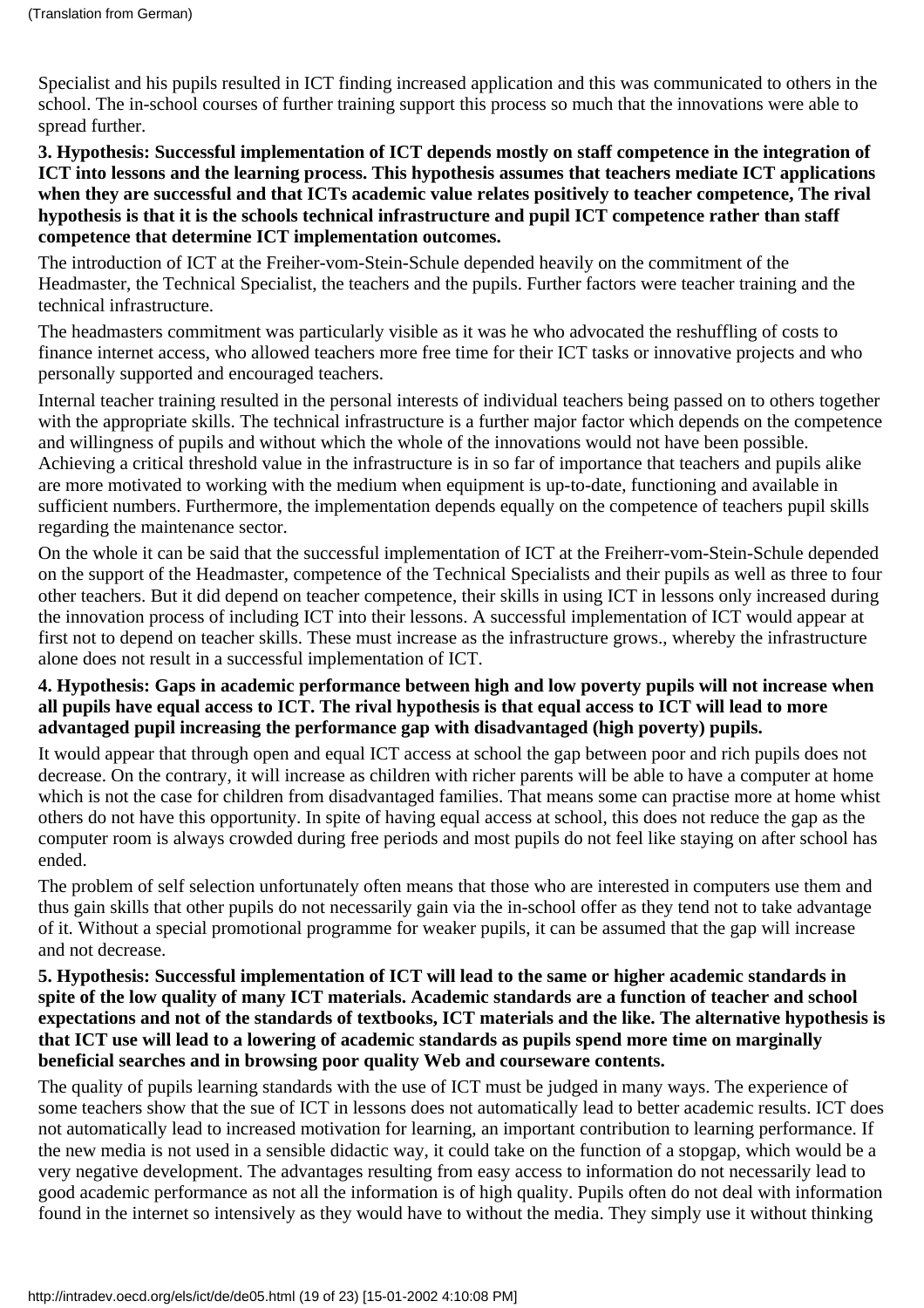too much about its contents. And this results in a loss of quality in the learning process. Learning is threatening to become superficial, as pupils are using pre-fabricated information without checking it.

## <span id="page-19-0"></span>**Projection to the Future**

The ability to transfer innovations to other schools is possible even though innovations are very dependent on the personal commitment of the Technical Specialist, the headmaster, a few committed teachers and pupils. Moreover, particularly in-school training in small groups, as in this school, plays a considerable role in spreading innovations as it removes inhibitions and is carried out by persons who are known to the participants. This is transferable to other schools and would appear to be a good opportunity to spread innovations through an organisation. Other schools can also consider trying out a cooperation with pupils on a trust basis. This would open up considerable resources which are always present in a school.

Nevertheless, it would seem that it is always essential to have a headmaster to support the innovations, to create time and financial support as well as interested, motivated and committed individuals.

Two other important factors for a transfer to other schools appear to be the raising of additional financial resources e.g. through sponsors and commissioners as well as building up contacts and cooperation with the social and local school network.

The research described in this report was funded by the Bundesministerium für Bildung und Forschung (BMBF). The responsibility for the content of the report rests with the authors.

### <span id="page-19-1"></span>**References**

- 1. **FLICK, UWE** (1999). Qualitative Forschung. Reinbek: Rowohlt Taschenbuch Verlag GmbH.
- **LAMNEK, SIGFRIED** (1993). Qualitative Sozialforschung. Bd. 2 (2. Aufl.): Methoden und Techniken. 2. Weinheim: Psychologie Verlags Union.
- **MAYRING, PHILIPP** (1999). Einführung in die qualitative Sozialforschung (4. Aufl.). Weinheim: 3. Psychologie Verlags Union.
- 4. **ROGERS, EVERETT M**. (1995). Diffusion of innovations. New York: Free Press.
- 5. **YIN, ROBERT K**. (1993). Applications of case study research. Newbury Park, CA: Sage.

## <span id="page-19-2"></span>**APPENDIX A: METHODOLOGY**

The school was selected through the homepage, at the same time taking into consideration the criteria concerning school selection in the OECD Workbook.

The research team consists of two researchers, Franziska Seeber and Ulrike Weininger from the FWU Institut für Film und Bild in Wissenschaft und Unterricht in Grünwald near Munich, who work for the OECD study and two researchers form the Institut für Schulenentwicklung der Universität Dortmund (Institute for School Development at the University of Dortmund), Rebekka Dlamer and Birgit Fuchs, who work for Sites Study. The school was examined on four successive days from 27 August until 31 August 2000. The two lady researchers form Sites Study were present only on the first two days.

The combined IEA/OECD instruments were used for the interviews. The OECD amendments to questions from August were integrated and the interviews translated into German.

The Headmaster was interviewed (about 3 hours), the Technical Specialist (about 2 hours), two art teachers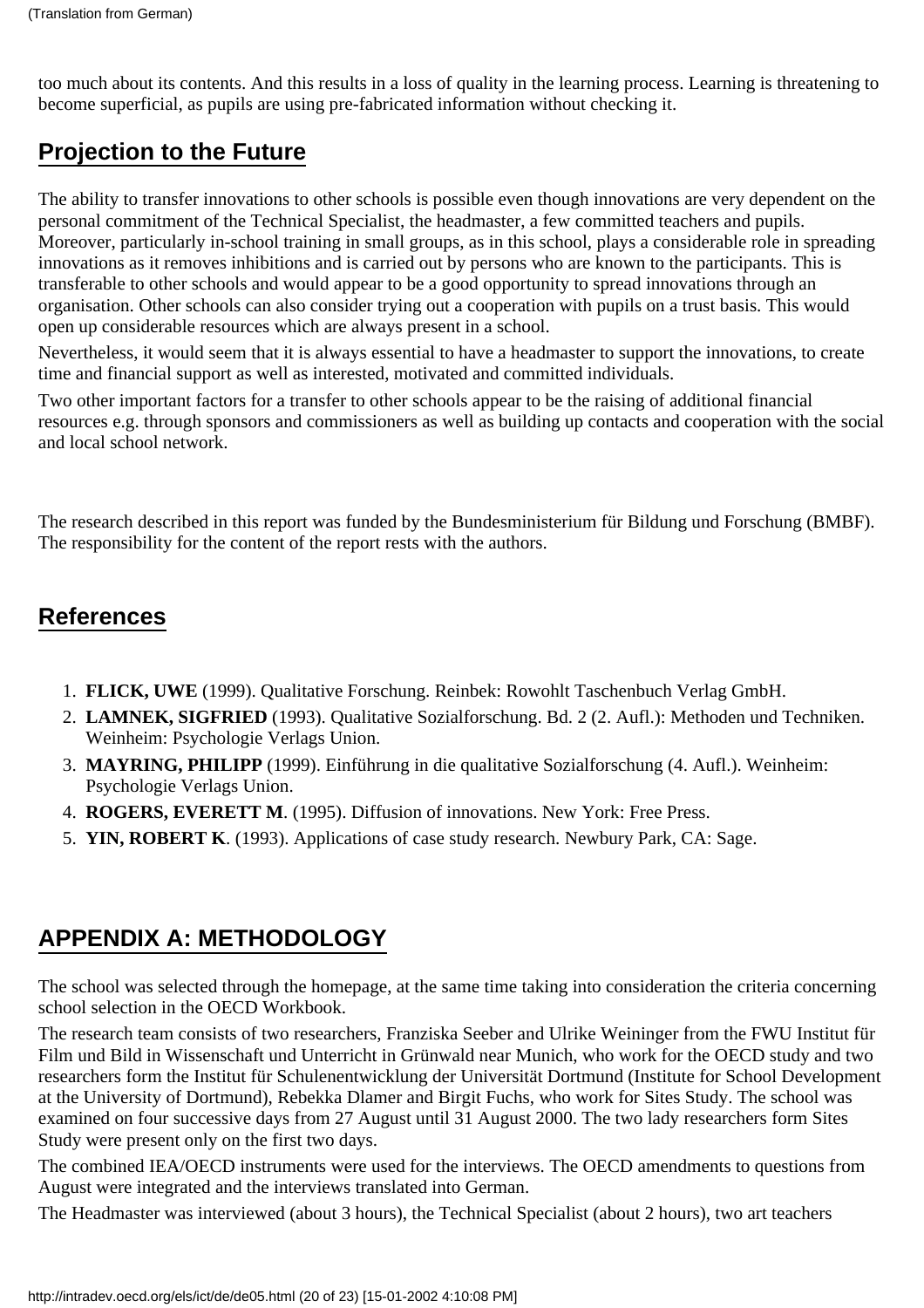(approximately 2.5 hours, one male teacher and one female teacher who offer computer science courses, one female teacher who works actively with ICT in her lessons and one male teacher who is responsible for administration (each approximately for 1 hour).In addition, two parents were interviewed (about 1.5 hours) and two groups of pupils with four boys and two girls (about 45 minutes). All the interviews were recorded on a mini-disc recorder. The suggested observation protocol from Norway from the OECD Workbook was used. Three lessons were observed: an English lesson in the computer room, a computer science lesson and one lesson working with the X-Y-Table.

Furthermore, 116 questionnaires ICT utilisation by teachers were collected and the selection form for schools which the Headmaster had completed. As material we took material from the school development programme, a book about the 50 years jubilee of the Freiherr-vom-Stein-Schule and two catalogues on the Czech project. Photos of the school were taken and the homepage was inspected.

The interviews were transcribed from the mini-discs and coded by the two researchers from the OECD team via WinMax, a German software programme for analysing qualitative data. It is based on the Grounded Theory of ANSELM STRAUß and is accordingly openly coded. The evaluation was discussed and the report was drawn up based on division of labour.

### <span id="page-20-0"></span>**APPENDIX B: ICT PRACTICES SURVEY FOR TEACHERS**

| How comfortable are you with using a<br>computer to do each of the following? | <b>Very</b><br>comfortable | <b>Comfortable</b> | <b>Somewhat</b><br>comfortable | Not at all<br>comfortable |
|-------------------------------------------------------------------------------|----------------------------|--------------------|--------------------------------|---------------------------|
| Write a paper                                                                 | 13                         |                    |                                |                           |
| Search for information on the World<br>Wide Web                               | 8                          | 5                  |                                |                           |
| Create and maintain web pages                                                 |                            |                    | 6                              | 8                         |
| Use a data base                                                               | 5                          | 5                  |                                |                           |
| Send and receive e-mail                                                       | 11                         |                    | າ                              |                           |
| Programming                                                                   | 3                          |                    |                                |                           |
| Draw a picture or diagram                                                     | 5                          |                    |                                |                           |
| <b>Present information</b>                                                    |                            |                    | 5                              |                           |

**Table 1: Teachers´ feelings regarding different ICT tasks**

*Based on the responses from 16 class teachers.*

Table 2: Frequency with which teachers assigned different types of ICT work

| During the past school year, how<br>often did your students on average do<br>the following for the work you<br>assigned? | each week | Several times Several times<br>$\parallel$ each month | A few times | <b>Never</b> |
|--------------------------------------------------------------------------------------------------------------------------|-----------|-------------------------------------------------------|-------------|--------------|
| Use the World Wide Web                                                                                                   |           | 3                                                     | 9           | 2            |
| Create web pages                                                                                                         |           | 3                                                     |             | 10           |
| Send or receive e-mail                                                                                                   |           | 2                                                     | 4           | 8            |
| Use a word processing program                                                                                            |           | 10                                                    | 3           |              |
| Use a computer to play games                                                                                             | 0         |                                                       | っ           | 13           |
| Use a spreadsheet                                                                                                        | 0         | 3                                                     | 6           | 6            |
| Use a graphics program                                                                                                   |           | 3                                                     | 6           | 5            |
| Join in an on-line forum or chat room                                                                                    | 0         |                                                       | 2           | 12           |
| Use a presentation program                                                                                               | 0         |                                                       | 4           | 10           |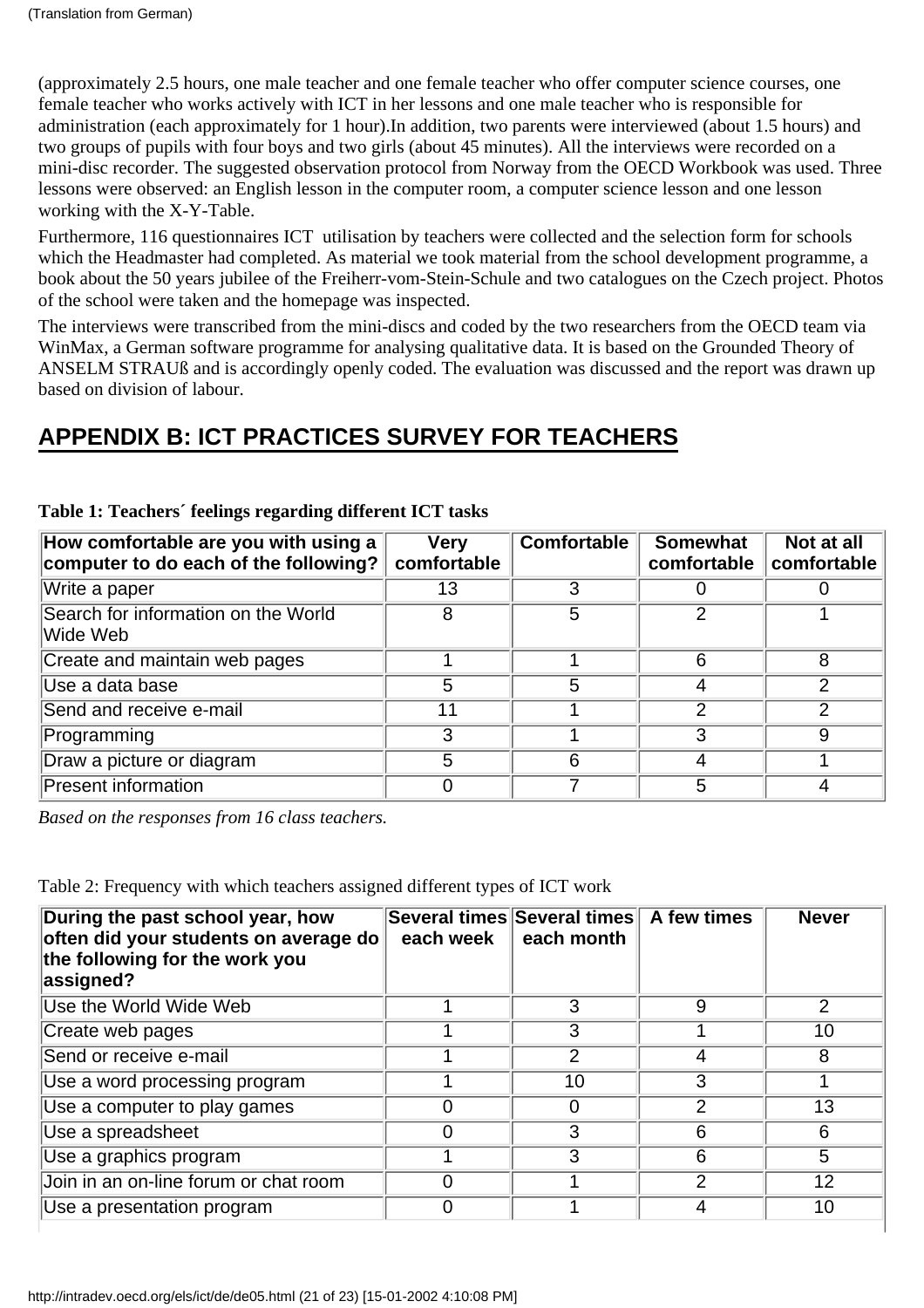| ш<br>$-1$ $-1$ $-1$<br>ш.<br><b><u>CHILL</u></b> |  |  |
|--------------------------------------------------|--|--|
|                                                  |  |  |

*Based on the responses of 15 class teachers.*

Table 3: Teachers about their use of ICT in classes

| Answers based on experiences or polices from the last school                                                                   | Yes | <b>No</b> |
|--------------------------------------------------------------------------------------------------------------------------------|-----|-----------|
| year.                                                                                                                          |     |           |
| Was student computer use ever evaluated for grading?                                                                           | 6   |           |
| Did you create or modify a Web site with any of the classes that you<br>taught?                                                |     | 12        |
| Did you participate as a student or instructor in a virtual course through<br>the Internet/ World Wide Web?                    | 0   | 15        |
| Did you involve your students in collaborative learning over the<br>Internet/ World Wide Web with students from other classes? |     | 14        |

*Based on the responses of 15 teachers*

Table 4: World Wide Web searching restrictions

|                                                            | No<br>restrictions | <b>Some</b><br>restrictions | <b>Designated</b><br>sites only |
|------------------------------------------------------------|--------------------|-----------------------------|---------------------------------|
| If you assigned World Wide Web searching, how much         |                    |                             |                                 |
| freedom did you allow students in locating sites to visit? |                    |                             |                                 |

*Based on the responses of 15 teachers*

Table 5: The portion of computer use in class

|                                                                                                 | All | <b>Most</b> | <b>Some</b> | $\sqrt{\textsf{V}}$ ery little |
|-------------------------------------------------------------------------------------------------|-----|-------------|-------------|--------------------------------|
| What portion of the computer use in your classes was<br>directly related to the course content? |     |             |             |                                |
| What portion of the computer use that you assigned<br>was done by students individually?        |     |             |             |                                |

*Based on the responses of 15 teachers*

Table 6: Frequency of using a computer at home to prepare for teaching

|                                                                         | a week | Several times   Several times   A few times<br>a month | <b>Never</b> |
|-------------------------------------------------------------------------|--------|--------------------------------------------------------|--------------|
| How often did you use a computer at<br>home for preparing for teaching? |        |                                                        |              |

*Based on the responses of 15 teachers*

Table 7: Carrying out programming and installation tasks

| Have you ever done any of the following?                                       | Yes | <b>No</b> |
|--------------------------------------------------------------------------------|-----|-----------|
| • Made changes to a computer's hardware                                        |     |           |
| • Updated an application programm (word processor, graphics<br>programm, etc.) | 13  |           |
| • Recovered a damaged file                                                     | 5   | 10        |
| • Created a web site                                                           | 6   |           |
| • Developed a data base                                                        | 10  |           |